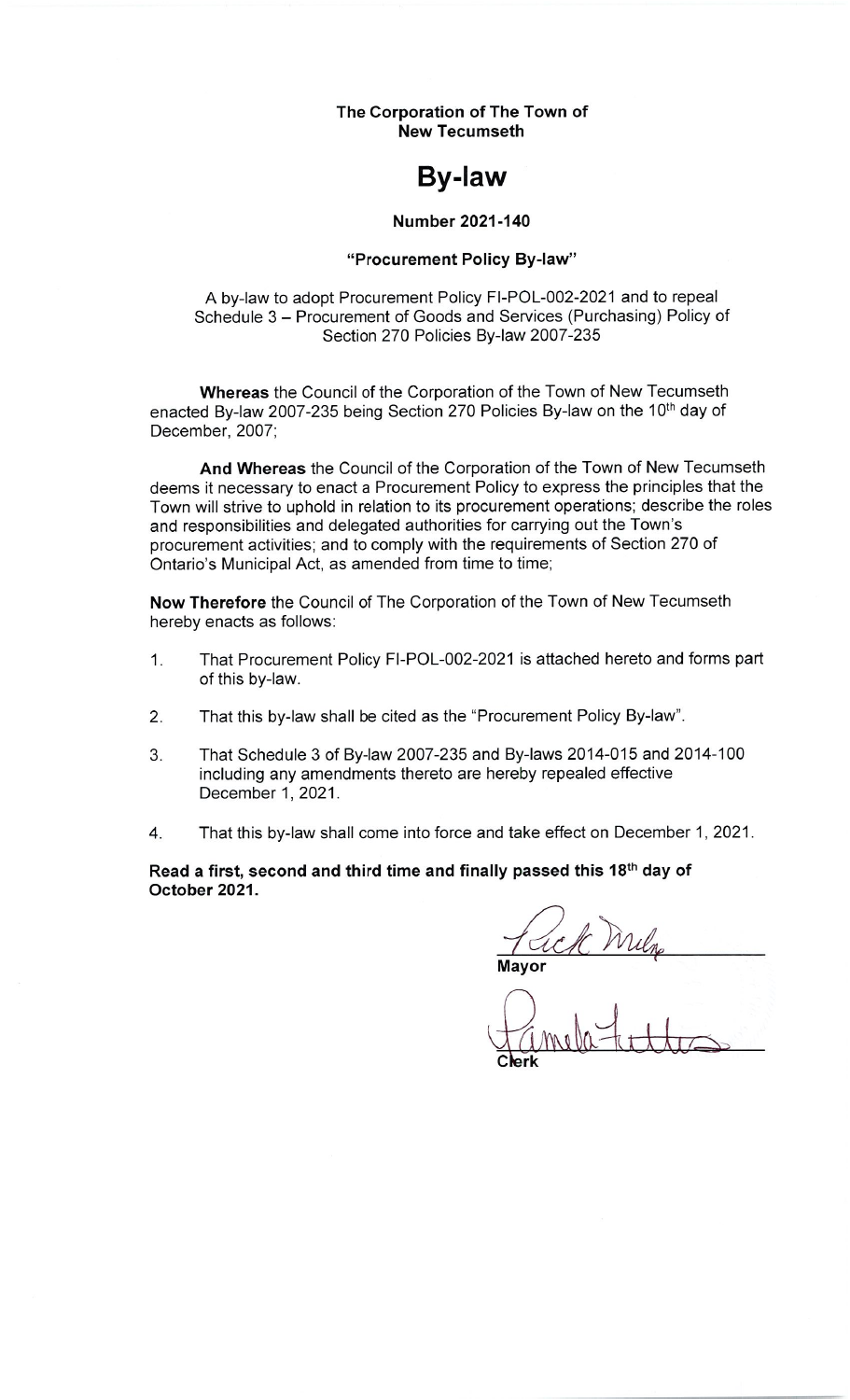

## **The Corporation of Town of New Tecumseth**

## **Procurement Policy**

**Policy Type:** Corporate

**Policy No.:** FI-POL-002-2021

**Name of Dept:** Finance

**Status:** Current

**Resolution No.:** 2021-140 (By-law)

#### 1. **Policy Statement**

This policy is intended to ensure openness, accountability and transparency in the Town's procurement operations, while protecting the financial and operational best interests of the Town.

#### 2. **Purpose**

The purpose of this policy is to:

- a. express the principles that the Town will strive to uphold in relation to its procurement operations;
- b. describe the roles and responsibilities and delegated authorities for carrying out the Town's procurement activities; and
- c. comply with the requirements of Section 270 of Ontario's *Municipal Act,* as amended from time to time.

## 3. **Scope**

This policy applies to the Town's procurement of all goods and services, including construction services, with the exception of any goods and services that are expressly excluded in Schedule A. Procurement includes the acquisition of goods and services by purchase, rental or lease.

All boards of the Town shall adhere to this policy, unless the local board has an approved policy for its procurement of goods and services, as described in the Municipal Act, 2006, c. 32, Sched. A, s. 113.

For additional clarity, this policy does not apply to: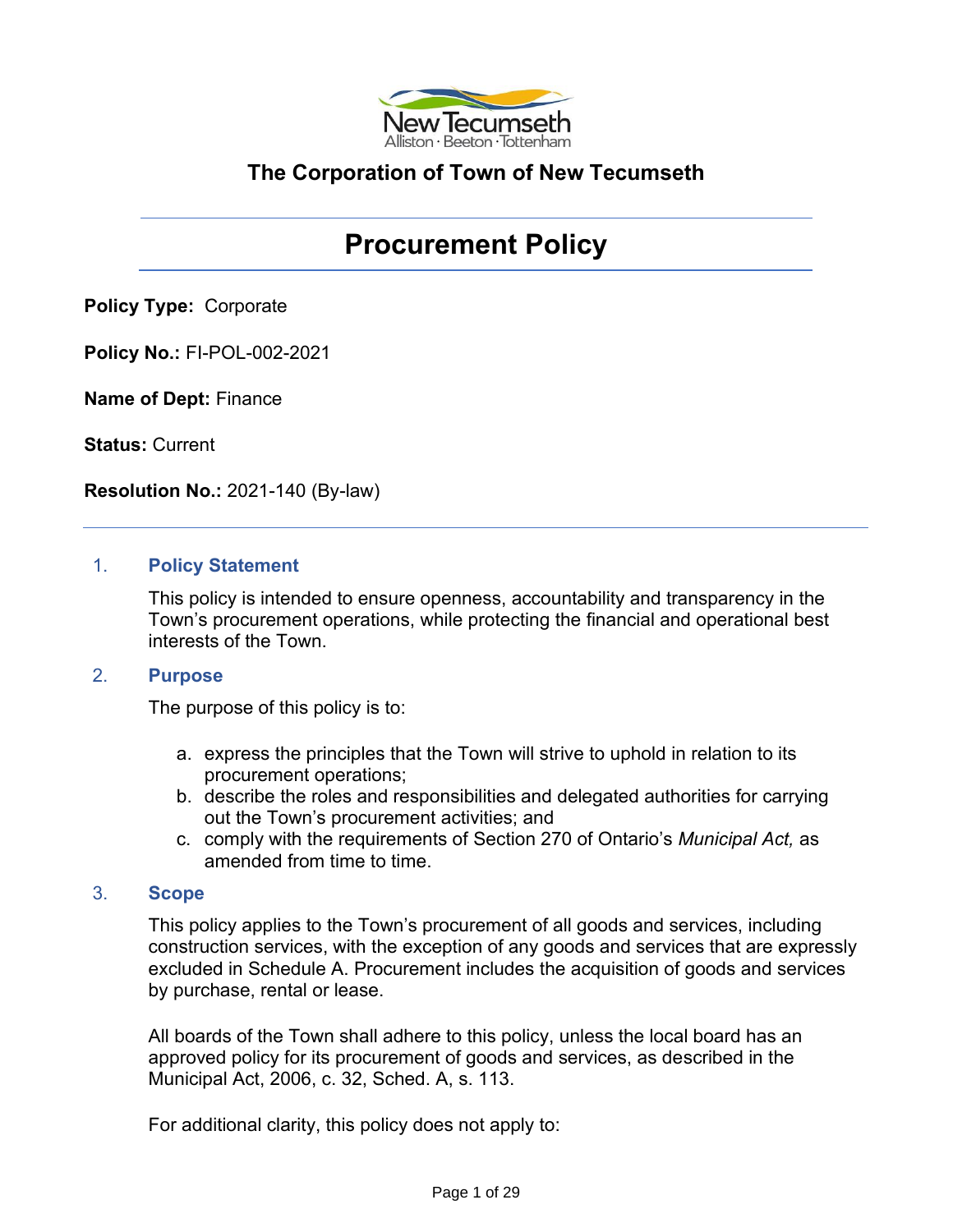- a. contracts or agreements relating to hiring of employees or employee compensation or reimbursement of employee expenses; or
- b. contracts or agreements for the sale, purchase, lease or license of real property, which is covered by the Sale and Other Disposition of Land Policy, as amended from time to time, and the *Municipal Act*.

#### 4. **Definitions**

When used in this policy, the following terms have the following meanings:

"**best value**" means the optimal combination of cost, quality and sustainability to meet the Town's requirements based on objective and quantifiable criteria.

"**bid**" means a submission in response to a solicitation document, and includes proposals, quotations, or responses.

"**bidder**" means a supplier that submits a bid, and includes proponents and respondents.

"**competitive process**" means the solicitation of bids from multiple suppliers.

"**contract**" means a legally binding commitment by the Town for the procurement of deliverables from a supplier, which may be evidenced by a formal agreement executed by the supplier and the Town and/or a purchase order issued by the Town to the supplier.

"**cooperative purchasing**" has the meaning set out in section 5.16.

"**Council**" means the Town Council.

"**deliverables**" means any goods, services or construction, or combination thereof.

"**Department**" means the department or branch of the Town that is requisitioning the purchase of the deliverables.

"**Department Head**" means the employee responsible for direction and operational control of a Department.

"**Invitational Competition**" means a competitive process in which an invitation to submit bids is issued to at least three suppliers.

"**Legal Services**" means the Town's legal advisors.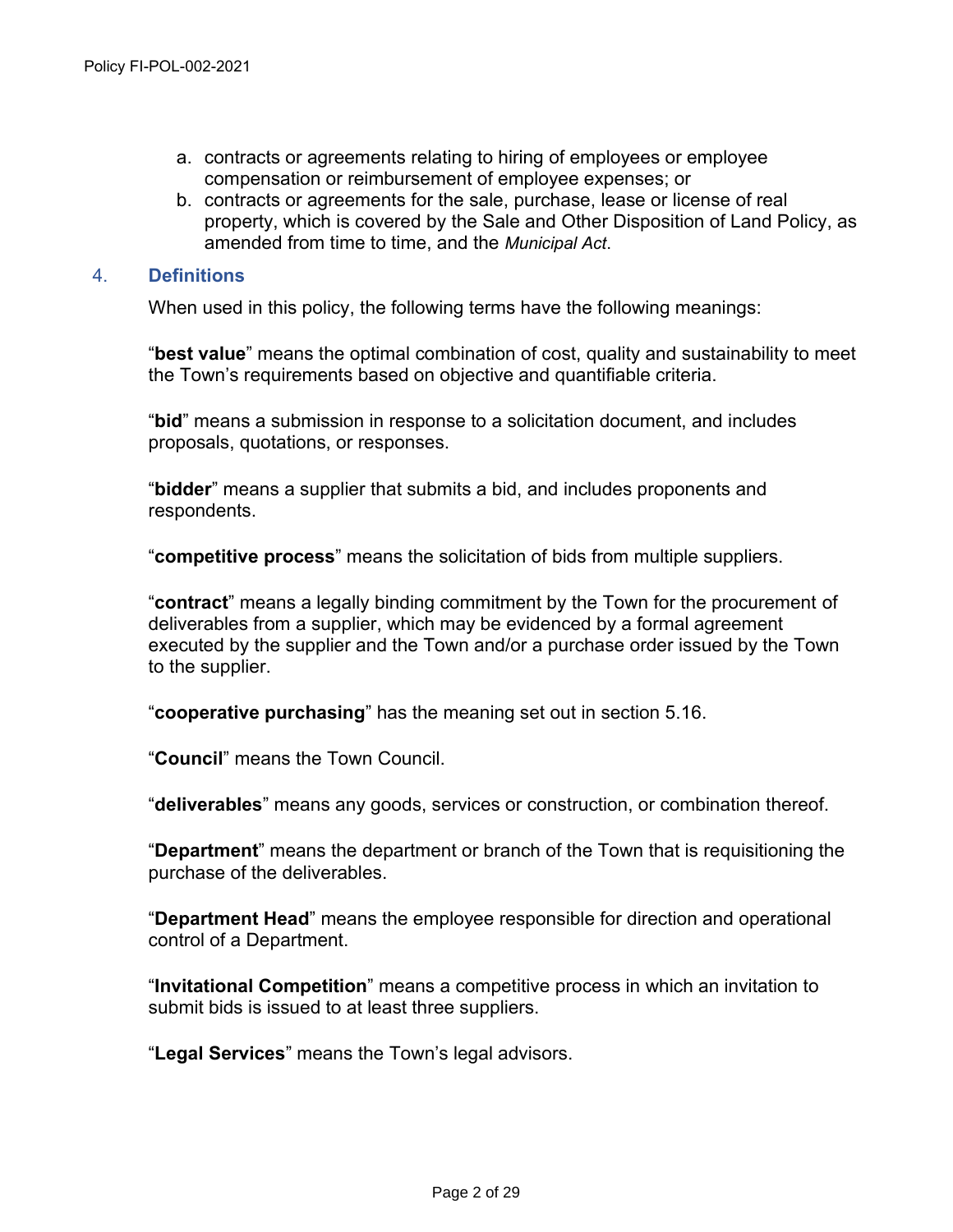"**Low-Value Procurement**" means a procurement of deliverables with a procurement value below \$10,000, except where the deliverables are available through an existing Standing Offer or Qualified Supplier Roster.

"**Non-Competitive Procurement**" acquiring deliverables directly from a particular supplier without conducting a competitive process.

"**Non-Standard Procurement**" means the acquisition of deliverables through a process or method other than the standard method required for the type and value of the deliverables. Non-standard procurement methods include:

- a. conducting a Non-Competitive Procurement when an Invitational Competition or an Open Competition would normally be required; and
- b. conducting an Invitational Competition when an Open Competition would normally be required.

"**Open Competition**" means the solicitation of bids through a publicly posted solicitation document.

"**Procurement Governance Committee**" ("**PGC**") means the committee established by the Town under this policy for the purposes of considering and making determinations on procurement-related matters, including determinations under the Procurement Protest Procedure and the Supplier Suspension Procedure.

"**procurement value**" means the maximum total value of the deliverables being procured, and must include all costs to the Town, including, as applicable, acquisition, maintenance, replacement, disposal, training, delivery, installation, warranty and extension options, contingency, and is exclusive of sales taxes.

"**Purchase Order**" means the Town's written document issued by a duly authorized employee of the Town to a supplier formalizing the terms and conditions of the purchase and supply of the deliverables identified on the face of the Purchase Order.

**"Purchase Initiation"** means a request for the procurement of deliverables initiated by a Department.

"**purchasing card**" means a credit card provided by the Town to authorized employees for use as a payment method to purchase directly from suppliers where permitted under this policy, the Purchasing Card (P-Card) Policy, as amended from time to time, purchasing card procedures, and in accordance with any cardholder agreement and applicable procedures.

"**Qualified Supplier Roster**" means a list of suppliers that have participated in and successfully met the requirements of a Request for Supplier Qualifications (RFSQ),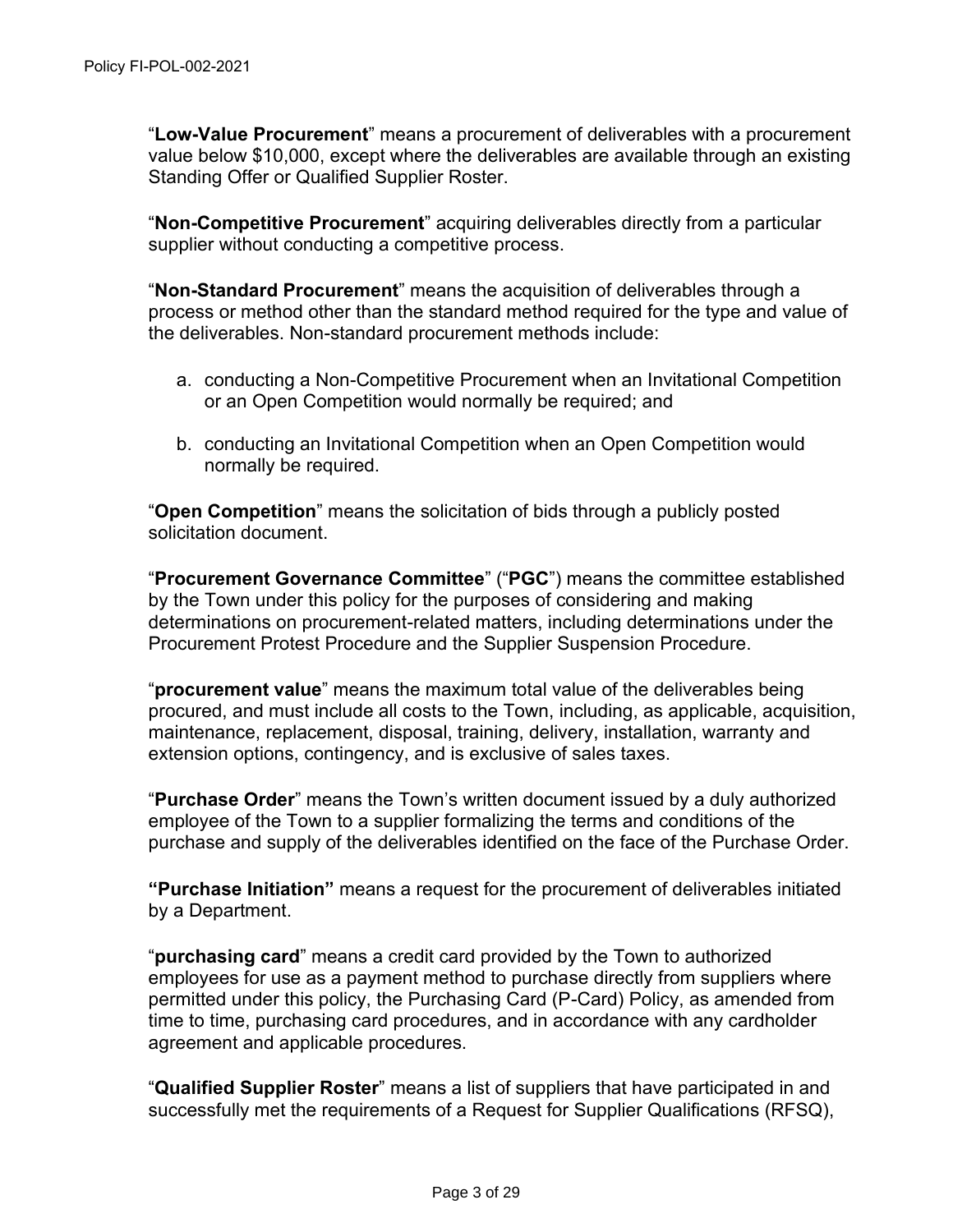and have therefore been pre-qualified to perform discrete work assignments involving the delivery of a particular type of deliverable.

**"realproperty"** means land or buildings and any interest, estate or right of easement affecting same.

"**Roster Competition**" means an expedited, invitational competition between suppliers that have been included on a Qualified Supplier Roster for the selection of a supplier to perform a discrete work assignment during the term of the roster.

"**solicitation document**" means the document issued by the Town to solicit bids from bidders.

"**Standing Offer**" means a written offer from a pre-approved supplier to supply deliverables to the Town, upon request, through the use of an ordering process during a particular period of time, at a predetermined price or discount, generally within a pre-defined dollar limit. May also be referred to as a "blanket purchase order" or "supply contract".

"**supplier**" means a person carrying on the business of providing deliverables.

#### 5. **Policy**

#### **5.1 Goals and Objectives**

The Town's goals and objectives in relation to its procurement operations are to:

- a. adhere to the highest standards of ethical conduct;
- b. achieve an effective balance between accountability and efficiency;
- c. comply with applicable legislation, trade agreements, policies and procedures;
- d. encourage open, fair and transparent processes that afford equal access to all qualified suppliers, avoid dependency on particular suppliers, and respect the principles of reciprocal non-discrimination and geographic neutrality;
- e. have regard for the accessibility of persons with disabilities in consideration of goods and services purchased by the Town in accordance with the Town's policies in respect of accessibility;
- f. achieve best value through consideration of the full range of procurement formats and the adoption of commercially reasonable business practices;
- g. procure required deliverables in an efficient, timely and cost-effective manner; and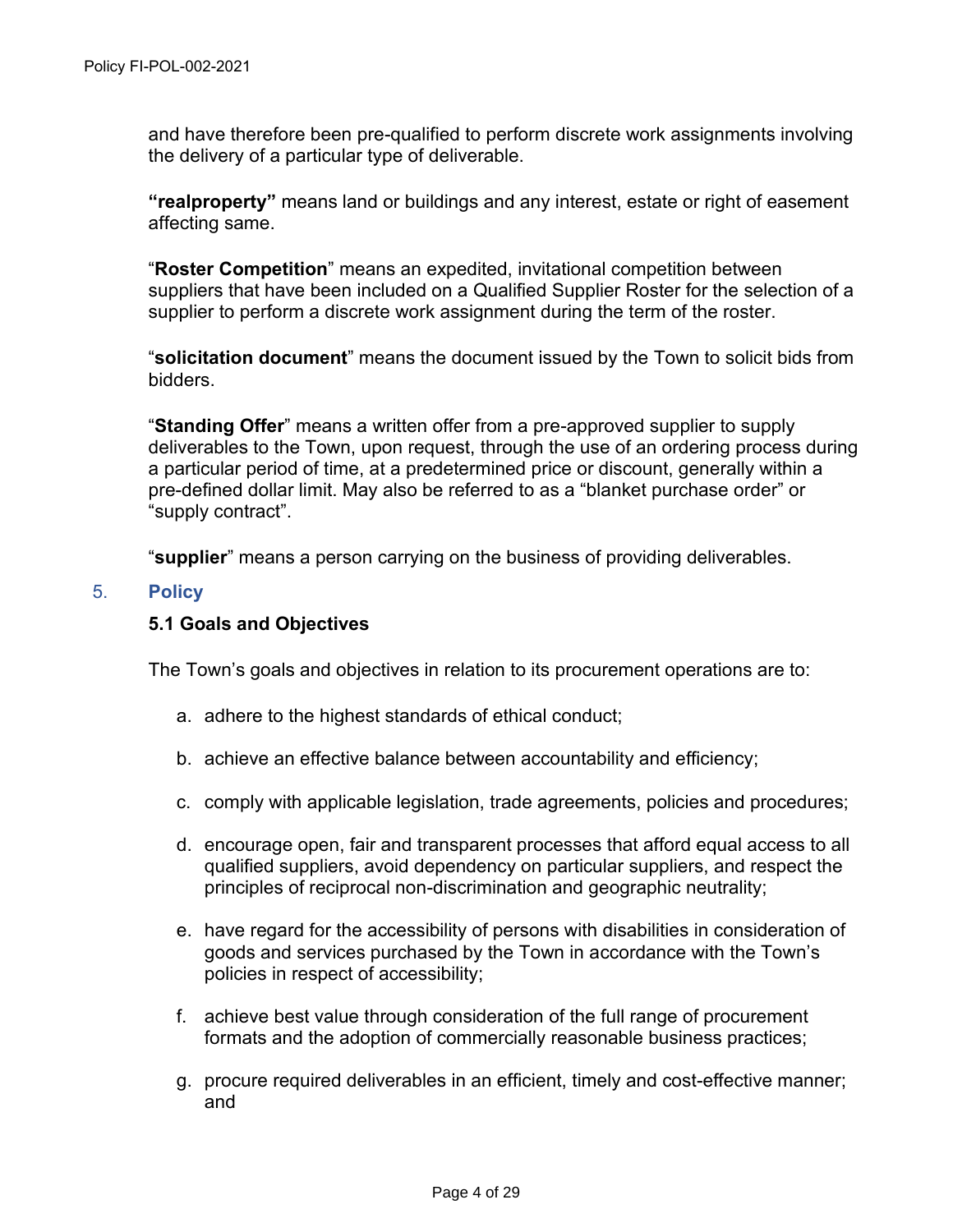h. encourage best efforts for the procurement of deliverables with due regard to sustainability, such as the preservation of the natural environment and social responsibilities.

#### **5.2 Procurement Procedures**

In accordance with the Town's Writing Policies and Procedures Policy, the Manager of Procurement Services is authorized to develop, maintain and update, as necessary, detailed procedures to support this policy. All procurements covered by this policy must be conducted in accordance with all applicable procedures.

#### **5.3 Ethical Conduct and Conflicts**

#### 1. **Town Conduct and Conflicts of Interest**

The Town's procurement activities must be conducted with integrity so as to maintain the public's trust and all individuals involved in the Town's procurement activities must act in a manner that is consistent with the principles and objectives of this policy and in accordance with the Town's Staff and Council Codes of Conduct, or as amended from time to time.

Employees shall not knowingly cause or permit any potential supplier to have an unfair advantage or disadvantage in obtaining a contract for the supply of goods and service to the Town.

Employees shall not extend, in the discharge of their official duties, preferential treatment to relatives, friends, organizations or groups in which they or their relatives or friends have a pecuniary interest.

Employees shall not solicit, accept or condone the solicitation or acceptance of any gift, favor or form of entertainment and/or hospitality from any person or corporation having dealings with the Town, except in accordance with the Town's Code of Conduct.

When procuring deliverables on behalf of the Town, employees shall not collect personal rewards.

No purchase shall be processed for personal items of direct benefit to any member of Council or employee of the Town or their family members, except where expressly permitted by Council policy.

No deliverables will be purchased from any member of Council or employee of the Town or their family members unless the extent of the interest of such individual has been fully disclosed and the purchase has been approved by the Procurement Governance Committee.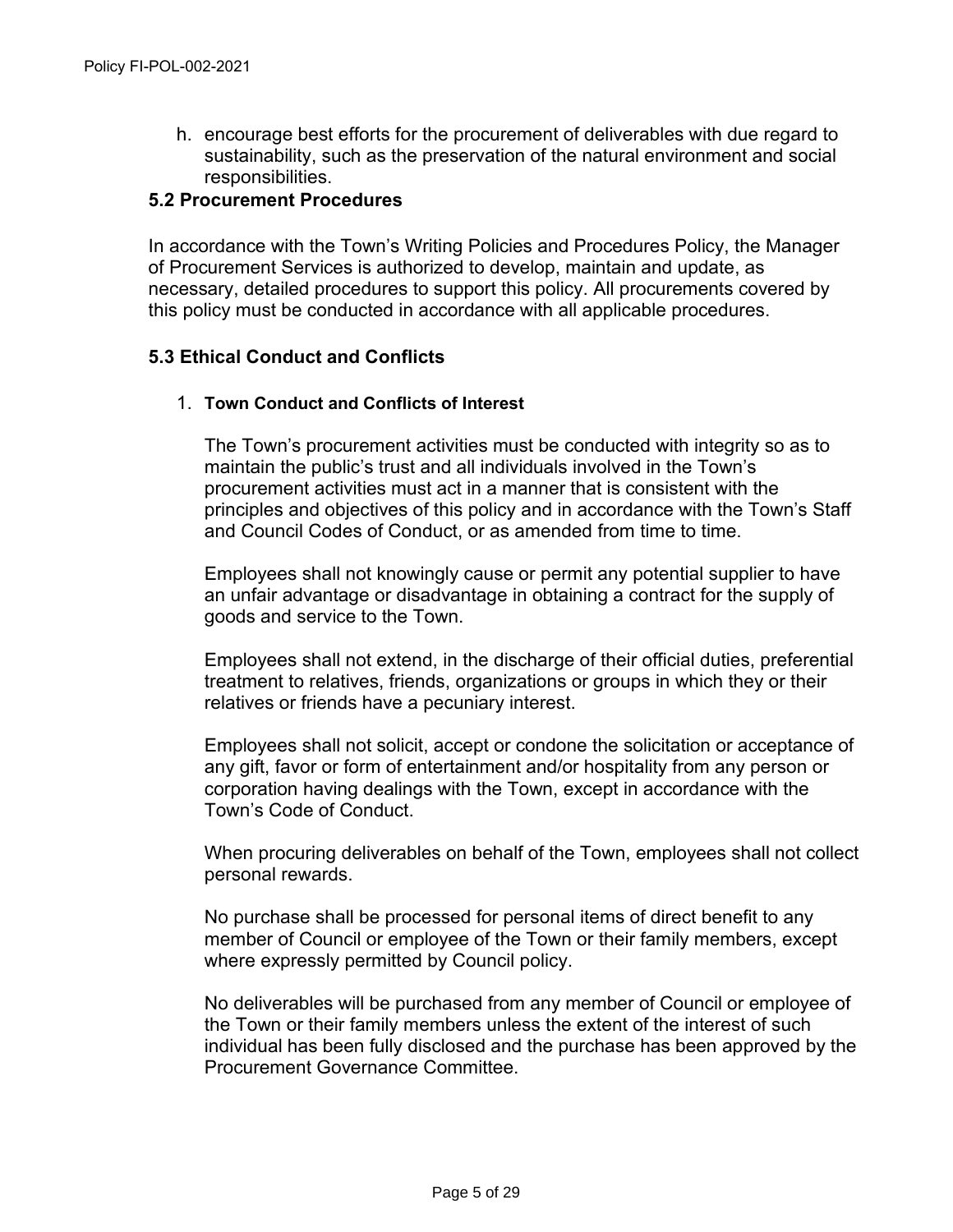All participants in a procurement process, including any outside consultants or other service providers participating on behalf of the Town, must declare any perceived, possible or actual conflicts of interest.

"Conflict of Interest," when applied to the activities of the Town and its consultants or service providers, means a situation in which private interests or personal considerations may affect the individual's judgment in acting in the best interest of the Town. A conflict of interest may arise when an interest benefits any member of the individual's family, friends, or business associates.

#### **2. Supplier Conduct and Conflicts of Interest**

The Town requires its suppliers to act with integrity and conduct business in an ethical manner.

All suppliers participating in a procurement process or providing deliverables to the Town must declare any perceived, possible or actual conflicts of interest and must conduct themselves in accordance with the Supplier Code of Conduct in Schedule D.

As further described in the Supplier Suspension Procedure, the Town may refuse to do business with any supplier that has engaged in illegal or unethical bidding practices, has an actual or potential conflict of interest or an unfair advantage or fails to adhere to ethical business practices.

#### **5.4 Roles and Responsibilities**

Specific responsibilities pertaining to all stages of a procurement process, from the initial identification of requirements through to the management of contracts with suppliers, are detailed in this policy and related procedures. In addition to those specific responsibilities, the general roles and responsibilities of the Town's Council, officers and employees are set out below.

#### 1. **Council**

In accordance with best practices in municipal procurement, Council recognizes the need for a clear separation of political and administrative functions in relation to the Town's procurement operations.

It is the role of the Council to establish policy and approve expenditures through the Town's budget approval process. Through this policy, Council delegates to the Town's officers and employees the authority to incur expenditures in accordance with approved budgets through the procurement of deliverables in accordance with the rules and processes set out in this policy and applicable procedures.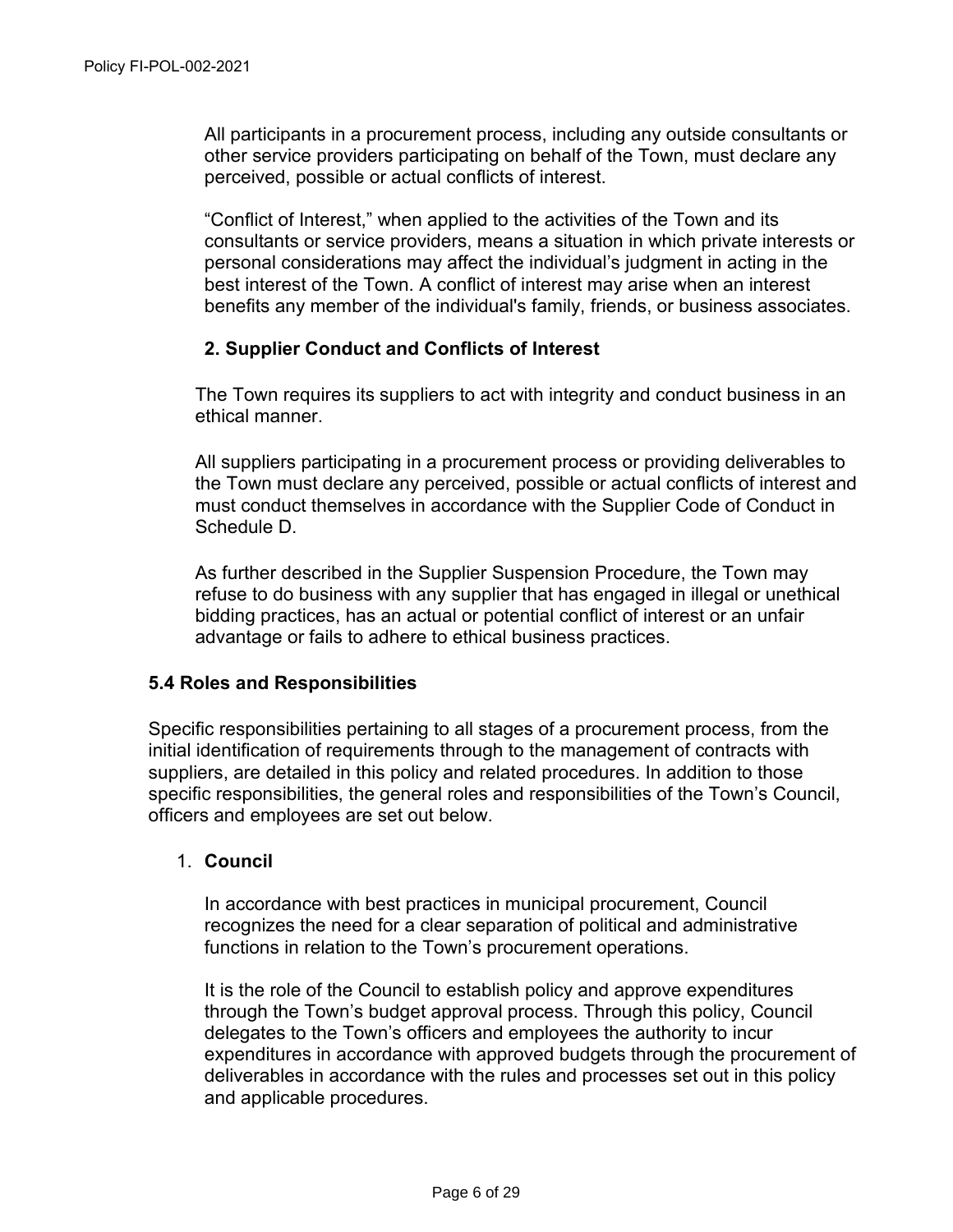To facilitate Council's oversight role in respect of significant projects, Council may require Departments to obtain Council's authority to initiate specific procurements by identifying procurement projects of interest, such as procurements that are of a high value or involve significant risk, security concerns or significant community interest.

In order to avoid the potential appearance of bias or political influence in contract award decisions, members of Council will have no involvement in competitive procurement processes from the time those procurement processes have been initiated through the advertisement or issuance of the solicitation document until a contract has been entered into with the successful supplier, except to the extent that the approval of Council is required under this policy or otherwise required by statute.

#### 2. **CAO**

It is the role of the CAO to oversee the Town's Administration. In fulfilling this role, the CAO is responsible for approving procurement procedures in accordance with the Town's Writing Policies and Procedures Policy and enforcing this policy and related procedures.

When escalated to the CAO by the Manager of Procurement Services or a Department Head, the CAO will:

- a. address matters of non-compliance with this policy; and
- b. resolve disputes in respect of the interpretation or application of this policy and related procedures.

#### 3. **Treasurer**

The Director of Financial Services / Treasurer is responsible for overseeing Procurement Services and providing support and guidance to the Manager of Procurement Services, as required. The Treasurer may act as the authorized designate of the Manager of Procurement Services whenever necessary.

#### 4. **Manager of Procurement Services**

It is the role of Procurement Services to lead the Town's procurement operations. In fulfilling this role, the Manager of Procurement Services is responsible for:

a. ensuring the consistent application of this policy and the provision of procurement services to the Departments in an efficient and diligent manner;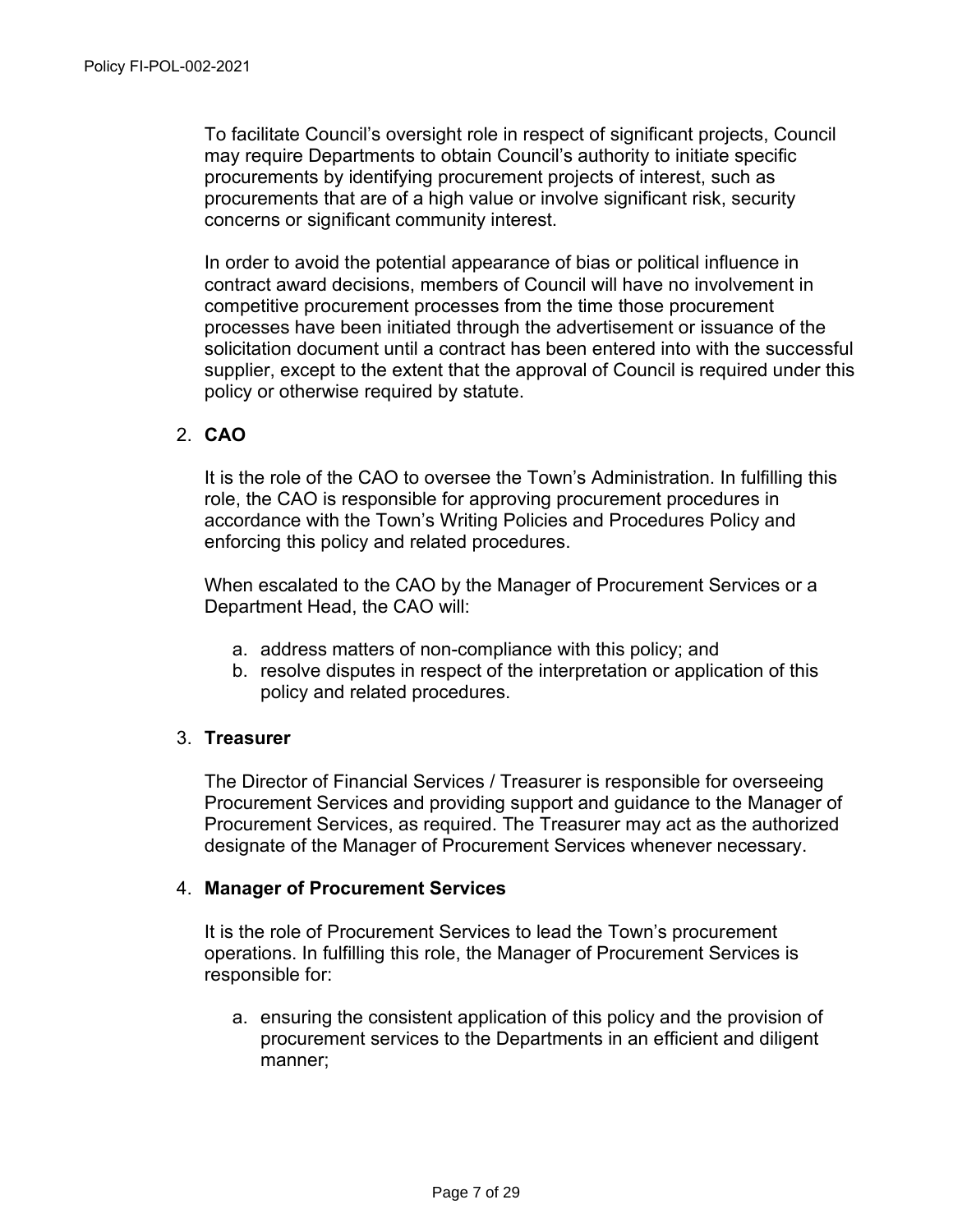b. developing procurement strategies and continually analyzing business requirements and spending patterns to identify opportunities for more strategic sourcing;

i. researching, developing, maintaining, updating and communicating procurement procedures and templates

ii. addressing any issues or concerns that arise in respect of a procurement process, advising Department Head of same, and seeking guidance, support and legal advice, as required; and

iii. providing appropriate orientation, training, advice, and tools to employees involved in procurement activities.

## 5. **Department Heads**

It is the role of the Departments to ensure that their requirements for deliverables are met in accordance with the principles and objectives of this policy and for supplier performance. In fulfilling this role, Department Heads are responsible for ensuring that their Department complies with this policy and all applicable procedures, encouraging sound procurement practices, and ensuring the provision of appropriate education and training to employees involved in procurement activities.

Department Heads will be held accountable for any decision to proceed with a procurement process or transaction that is not conducted in accordance with this policy or does not have the approval of Procurement Services.

#### 6. **All Employees**

All Town employees are responsible for complying with this policy. Employees involved in procurement activities must clearly understand their obligations and responsibilities under this policy and all applicable procedures. Employees should consult with the Manager of Procurement Services in respect of any questions regarding the application or interpretation of this policy or any relevant procedures.

## **5.5 Delegation of Responsibilities to Designates**

The Town's officers and employees may delegate the responsibilities assigned to them under this policy and related procedures to their designates, unless such delegation is expressly prohibited by this policy.

Authority delegated under the Authorization Schedule in Schedule C may only be delegated to a higher level of authority than specified, unless delegation to a lower authority level is expressly permitted.

#### **5.6 Procurement Governance Committee**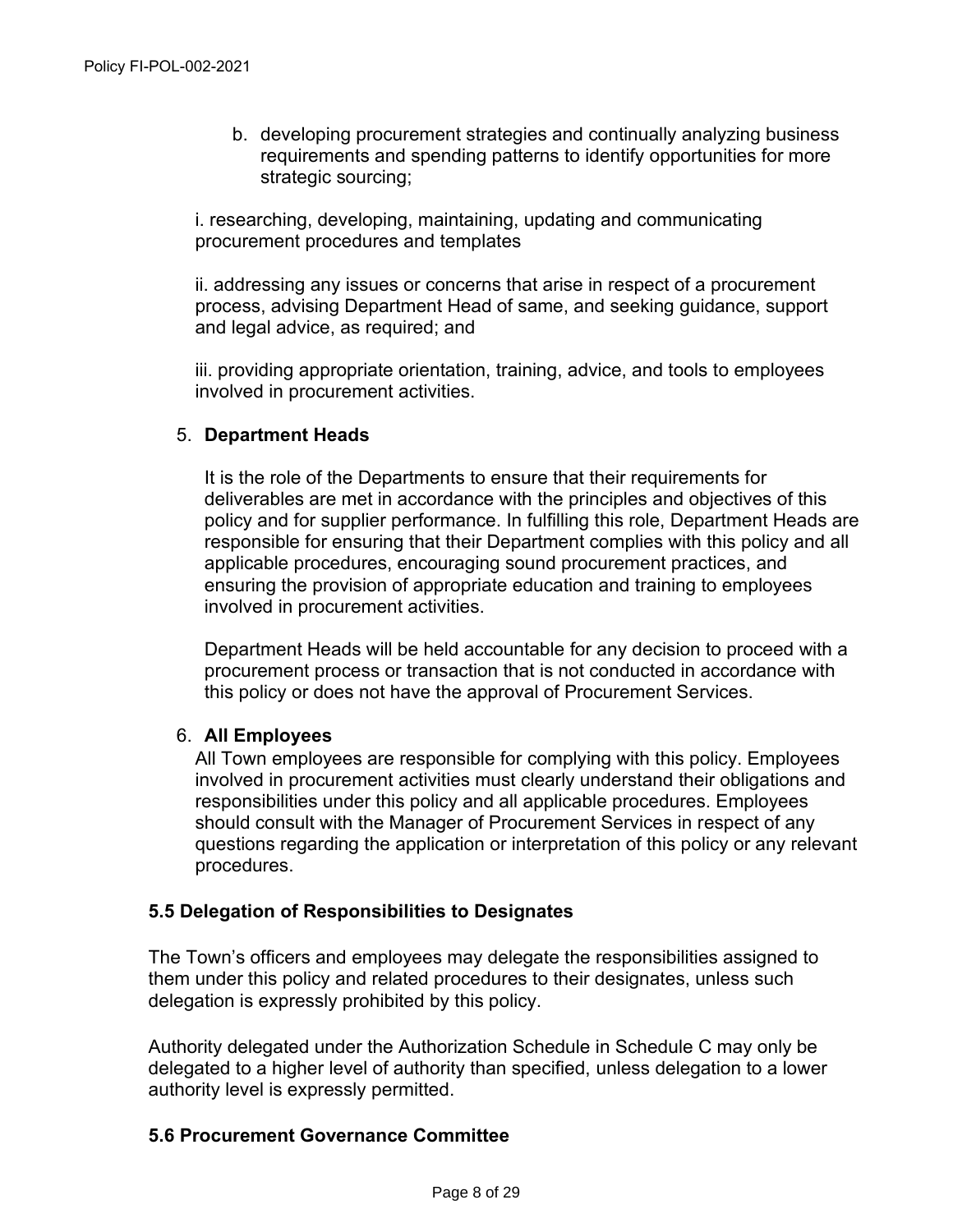The Town will establish a Procurement Governance Committee for the purpose of making final determinations under the Procurement Protest Procedure and the Supplier Suspension Procedure and for considering and providing input on other procurement matters that may be referred to it by the Manager of Procurement **Services** 

The Procurement Governance Committee will include at least three members of the Senior Management Team, as designated by the Treasurer and CAO.

## **5.7 Procurement Planning**

Effective procurement planning is essential to ensuring an effective result and to limiting risk to the Town. Departments must ensure that they leave sufficient time to plan for a procurement, including time for:

- a. developing proper specifications and business requirements;
- b. obtaining internal reviews;
- c. conducting a competitive process, as required;
- d. obtaining necessary approvals; and
- e. considering lead time for delivery of the deliverables.

Departments must follow the Procurement Planning Procedure.

#### **5.8 Market Research**

Where the Department is uncertain about the deliverables required or where there is insufficient internal knowledge about the market and where these details cannot be defined adequately by the methods described in the applicable procedures, the Department must consult with Procurement Services about conducting market research, such as a Request for Information (RFI) process. An RFI process must be openly posted in order to gather market research from prospective bidders. It must not be used as a prequalification tool or any form of competitive process.

## **5.9 Establishing Supply Arrangements**

Before initiating a procurement, Departments must consider the availability of existing supply arrangements. Procurement Services will be responsible for providing access to this information.

If the deliverables will be required on a frequent or regularly recurring basis, and there is no existing supply arrangement, the Department must consult with Procurement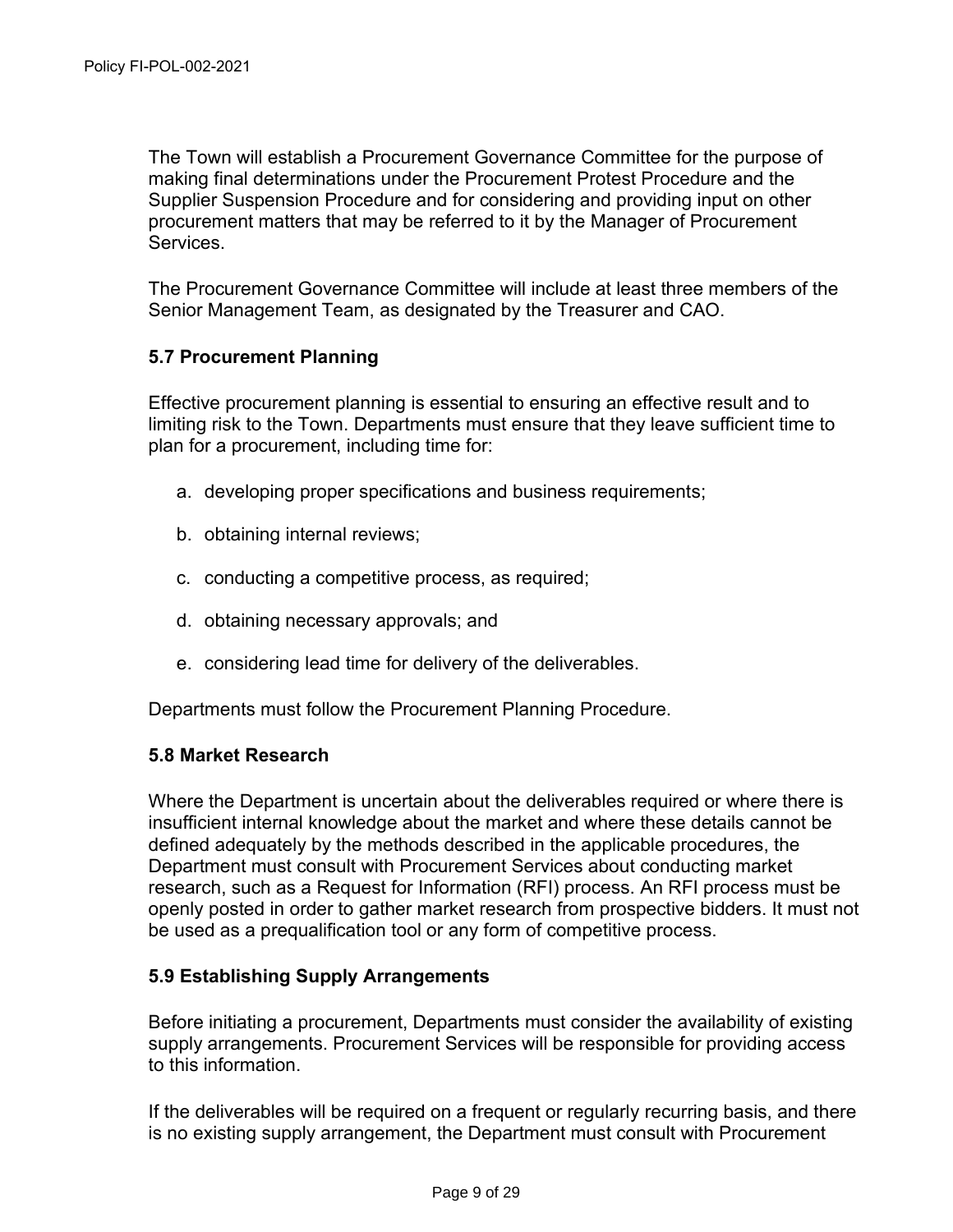Services about the possibility of establishing a Standing Offer or Qualified Supplier Roster.

#### 1. **Standing Offers**

Standing Offers may be established for standardized deliverables to be purchased by all Departments, where the requirements for deliverables are recurring and predictable over an extended period of time, the requirements are standard and clearly defined at the time of establishment of the Standing Offer, and it is possible to establish fixed prices or pricing mechanism that will apply to the deliverables for the duration of the Standing Offer.

The establishment of a Standing Offer does not create a contractual commitment to procure deliverables from the supplier. The commitment to purchase against a Standing Offer is formed at the time a specific order is placed through the issuance of a purchase order to the supplier.

The Manager of Procurement Services is authorized to establish Standing Offers. Unless the total expenditures under the Standing Offer will be limited to no more than \$100,000, it will be established through an Open Competition in accordance with the Authorization Schedule in Schedule C and the Open Competition Procedure. If multiple Standing Offers are established for the same goods or services, clear ranking methodologies and call-up procedures must be specified.

## 2. **Qualified Supplier Rosters**

Qualified Supplier Rosters may be established to pre-qualify suppliers that will be eligible to compete for individual work assignments involving the delivery of a particular type of deliverables, as and when required.

The establishment of a Qualified Supplier Roster does not create a contractual commitment to procure deliverables from any of the suppliers. If and when deliverables are required, a Roster Competition will be conducted for the purposes of awarding a contract to one of the qualified suppliers.

The Manager of Procurement Services is authorized to establish Qualified Supplier Rosters in accordance with the Authorization Schedule in Schedule C and the Qualified Supplier Roster Procedure.

#### **5.10 Procurement Value**

It is important to accurately estimate the value of the procurement to determine the appropriate procurement method and ensure compliance with the requirements of this policy. Departments must refer to the Procurement Planning Procedure for additional guidance on estimating procurement value.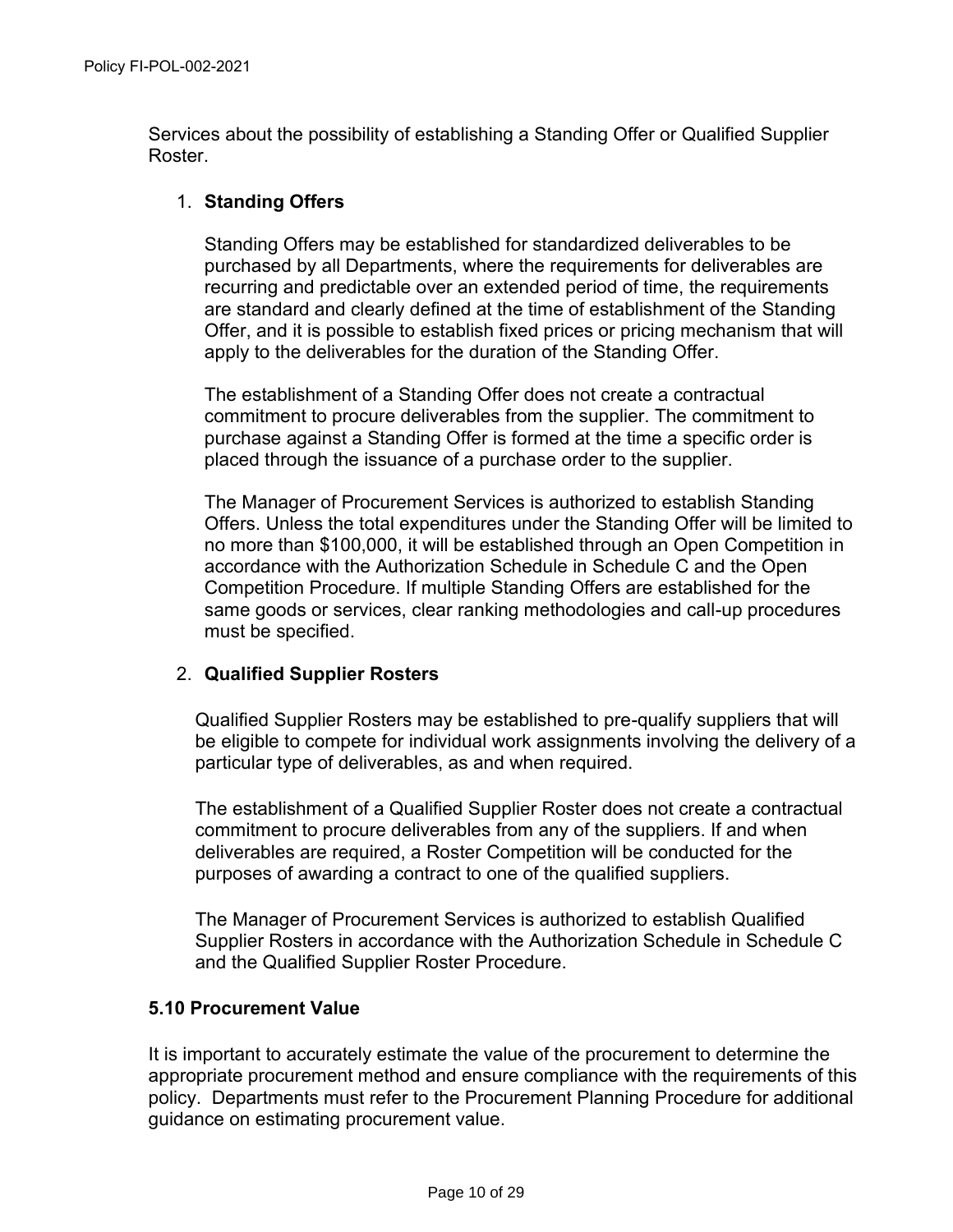All dollar values specified or referred to in this policy and related protocols and procedures are exclusive of sales taxes.

## **5.11 Contract Splitting**

Subdividing, splitting or otherwise structuring procurement requirements or contracts in order to reduce the value of the procurement or in any way circumvent the requirements or intent of this policy is not permitted.

#### **5.12 Authority to Initiate Procurement Process**

Procurements must be initiated in accordance with the Authorization Schedule in Schedule C.

Unless specifically permitted under this policy or the procurement procedures, Departments are not permitted to procure deliverables or engage with potential suppliers regarding the procurement of deliverables without the involvement of Procurement Services.

With the exception of necessary operating expenditures, no procurement may be initiated unless approved funding in an amount sufficient to cover the procurement value is available, or in the case of multi-year projects, the future commitment is approved through the Town's budget approval process.

## **5.13 Standard Procurement Methods**

## 1. **Existing Supply Arrangement**

#### a. **Standing Offer**

If deliverables are available under an existing Standing Offer, they may be acquired in accordance with the order process or call-up procedure established under the Standing Offer based on the pre-established pricing and terms and conditions of the Standing Offer.

## b. **Qualified Supplier Roster**

If the deliverables are available under an existing Qualified Supplier Roster, they must be acquired through a Roster Competition.

Roster Competitions will be conducted in accordance with the Authorization Schedule in Schedule C and the Qualified Supplier Roster Procedure.

## 2. **Low-Value Procurement (Below \$10,000)**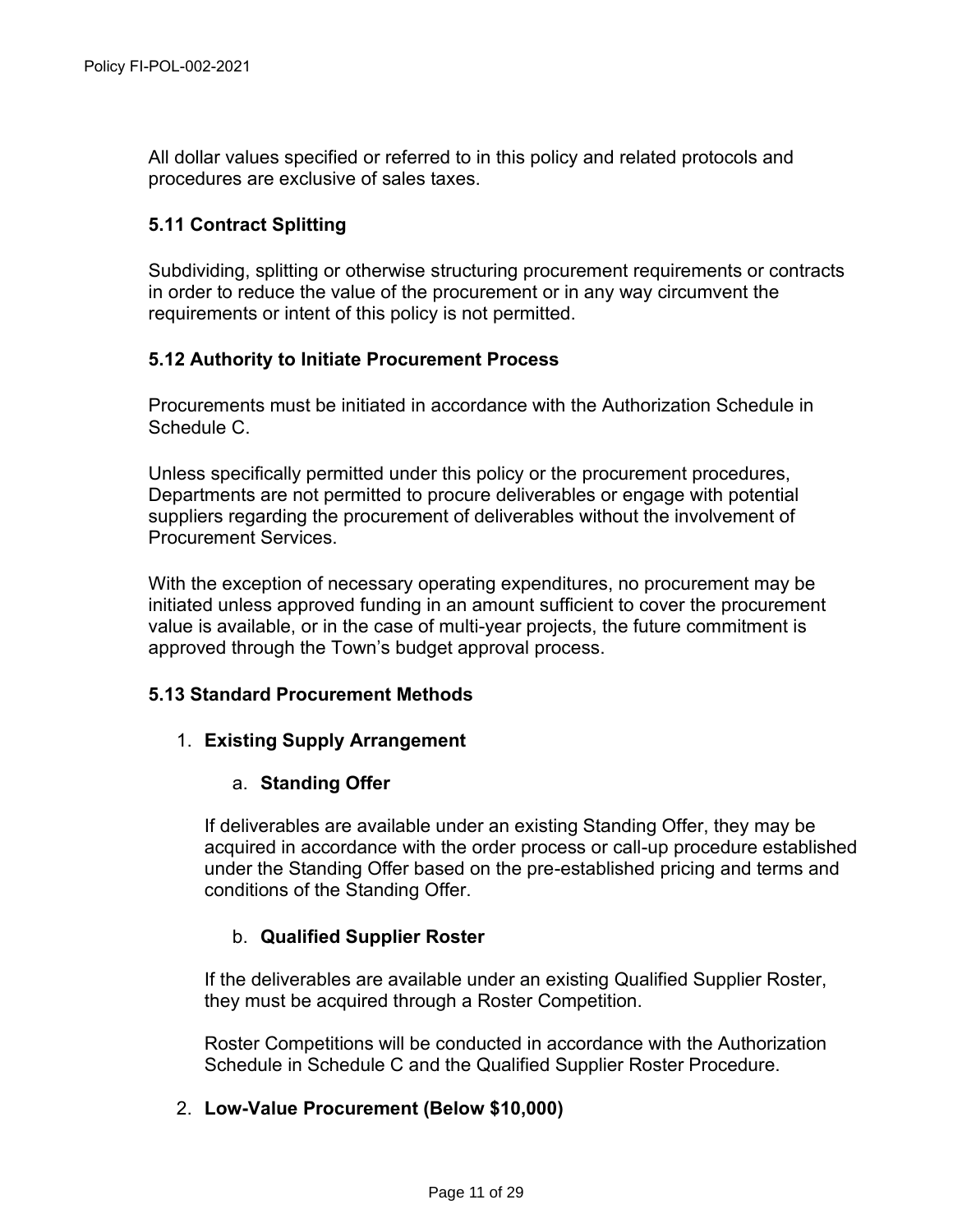Where the procurement value is below \$10,000 and the deliverables are not covered under an existing Standing Offer or Qualified Supplier Roster, Departments may make Low-Value Procurements in accordance with the Authorization Schedule in Schedule C.

The Department Head is responsible and accountable for Low-Value Procurements and may authorize specific individuals within the Department to make Low-Value Procurements and may assign specific spending authority limits not to exceed \$10,000.

If a Department anticipates making multiple Low-Value Procurements of the same deliverables and the total value of those purchases may exceed \$10,000, the Department must contact Procurement Services to discuss the establishment of a supply arrangement.

#### 3. **Invitational Competition (\$10,000 - \$100,000)**

An Invitational Competition, in which bids are solicited from a minimum of three suppliers, is the standard method of procurement when the procurement value is between \$10,000 and \$100,000.

Invitational Competitions will be conducted in accordance with the Authorization Schedule in Schedule C and the Invitational Competition Procedure.

Open Competition may be conducted in lieu of an Invitational Competition, where the Manager of Procurement Services, in consultation with the Department, determines that it would be in the Town's best interest.

#### 4. **Open Competition (above \$100,000)**

An Open Competition, in which bids are solicited from all interested suppliers through a publicly posted solicitation document, is the standard method of procurement when the procurement value is above \$100,000.

Open Competitions are generally also to be used to establish Standing Offers and Qualified Supplier Rosters.

Open Competitions may include two-stage procurement processes in which a prequalification process is conducted by soliciting and evaluating submissions from all interested suppliers in order to establish a short-list of prequalified suppliers that will be eligible to submit a bid in response to a second-stage solicitation document. A pre-qualification process may be used whenever determined appropriate by the Manager of Procurement Services, in consultation with the Department.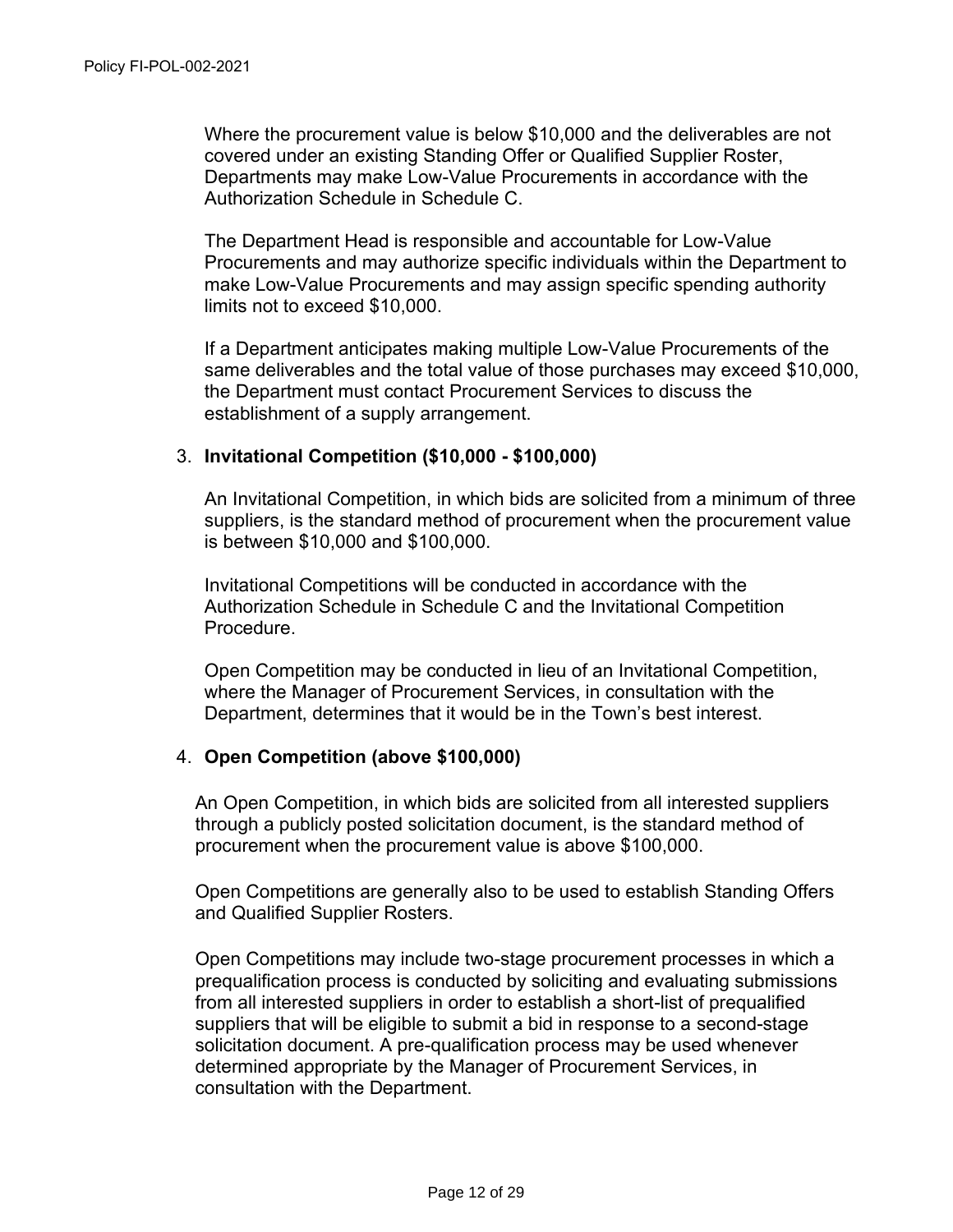Open Competitions will be conducted in accordance with the Authorization Schedule in Schedule C and the Open Competition Procedure.

#### **5.14 Non-Standard Procurement**

Non-Standard Procurement means the acquisition of deliverables through a method other than the standard method for the type and value of the deliverables, as set out above under Section 5.13.

The use of a Non-Standard Procurement process is only permitted under the specific circumstances set out in the Non-Standard Procurement in Schedule B and must be approved in accordance with the Authorization Schedule in Schedule C and the Non-Standard Procurement Procedure.

Under no circumstances will a Non-Standard Procurement be used for the purpose of avoiding competition among suppliers or in a manner that discriminates against or advantages suppliers based on geographic location.

## **5.15 Unsolicited Proposals**

All unsolicited proposals, including any offers for presentations or product/service trials submitted to the Town with the expectation on the part of the submitter of obtaining consideration for an ensuing contract or procurement by the Town, must be directed to the Manager of Procurement Services for review.

Any product presentation or demonstration should only be held as part of a formal request for information process or competitive process.

Any procurement resulting from the receipt of an unsolicited procurement must comply with the provisions of this Procurement By-law.

In the absence of a competitive process, a contract may only be awarded in respect of an unsolicited proposal if a Non-Standard Procurement is permitted in accordance with this policy and all applicable procedures.

## **5.16 Cooperative Purchasing and Buying Groups**

The Town may participate in cooperative or joint purchasing initiatives with other public sector entities where such initiatives are determined by the Manager of Procurement Services to be in the best interests of the Town. If the Town participates in such cooperative or joint purchasing initiatives, the Town may adhere to the policies and procedures of the entity conducting the procurement process, provided that such policies comply with the goals and objectives of this policy and the procurement is in accordance with the Town's obligations under applicable trade agreements. If the Town is leading a cooperative or joint purchasing initiative, this policy and the Town's procedures will be followed.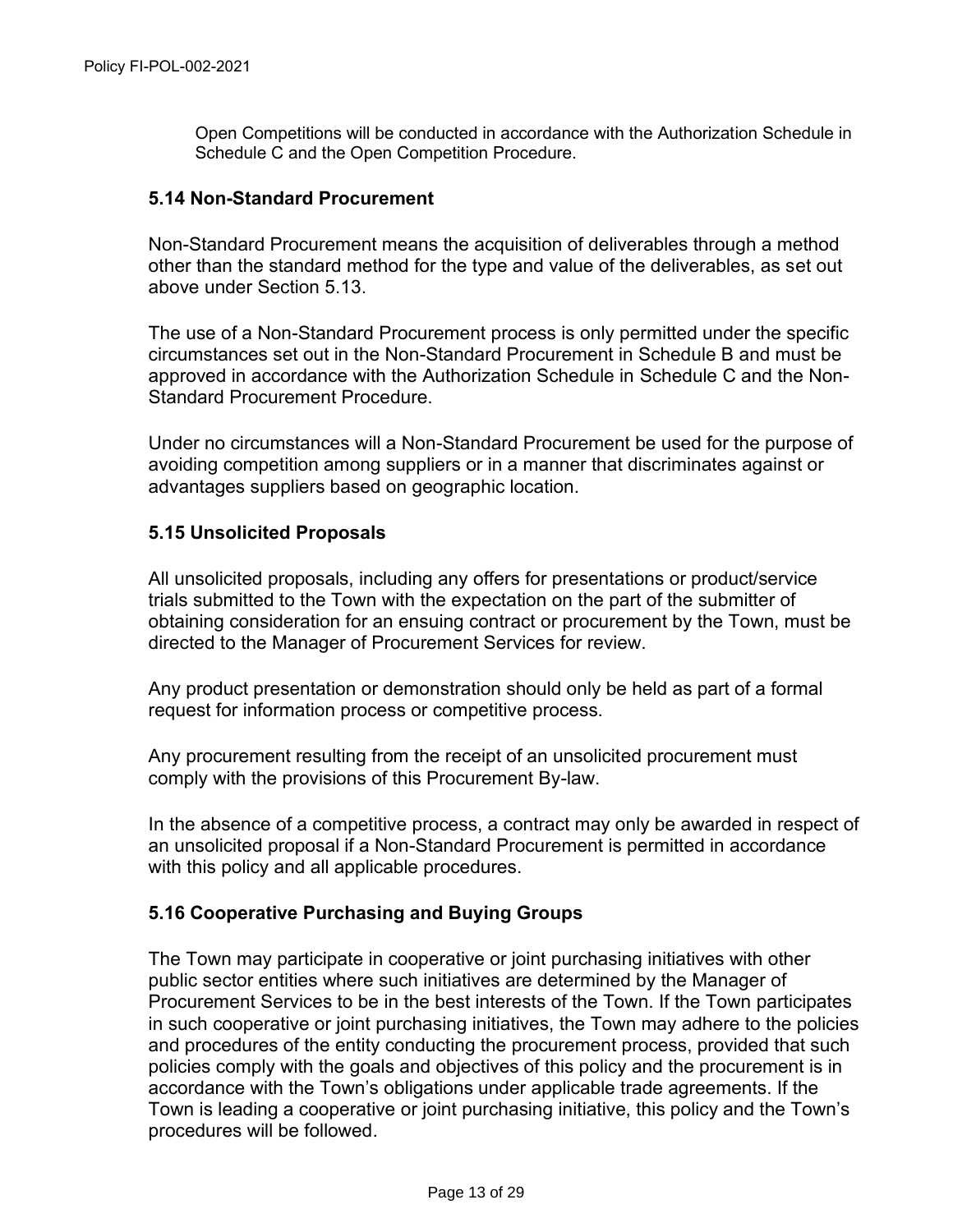The Town may participate as a member of buying groups which administers procurements for its members when determined by the Manager of Procurement Services to be in the best interests of the Town. If the Town is a member of a buying group, the Town may procure deliverables through the buying group provided that the procurement process is conducted in a manner consistent with the Town's obligations under applicable trade agreements.

## **5.17 Emergency Purchases**

Notwithstanding any other provisions of this policy, where an emergency exists and time does not permit a competitive process, the Department Head may authorize any employee to acquire required deliverables in an expedited manner.

Where circumstances permit, the Department Head or delegate, must notify and work with the Manager of Procurement Services to complete the emergency purchase. Where the circumstances require the Department Head to proceed without the involvement of the Manager of Procurement Services, the Department Head must notify the Manager of Procurement Services of the emergency purchase as soon as possible.

If the value of the emergency purchase exceeds \$100,000 the Department Head must obtain the prior approval of the CAO and, as soon as reasonably possible, should the emergency purchase exceed the approved budget, an information report explaining the circumstances of the emergency must be submitted in a timely manner to Council explaining the circumstances of the emergency purchase,

For the purposes of this policy, an emergency exists when an unforeseeable situation or event occurs that is determined by a Department Head or the CAO to be a threat to any of the following:

- a. public health and/or safety;
- b. the maintenance of essential services;
- c. the welfare of persons or public property; or
- d. the security of the Town's interests.

Situations of urgency resulting from the failure to properly plan for a procurement do not constitute an emergency.

## **5.18 Contracting Authority**

Contracts must be awarded in accordance with this policy and the applicable procedure(s) governing the procurement process and must be approved in accordance with the Authorization Schedule in Schedule C.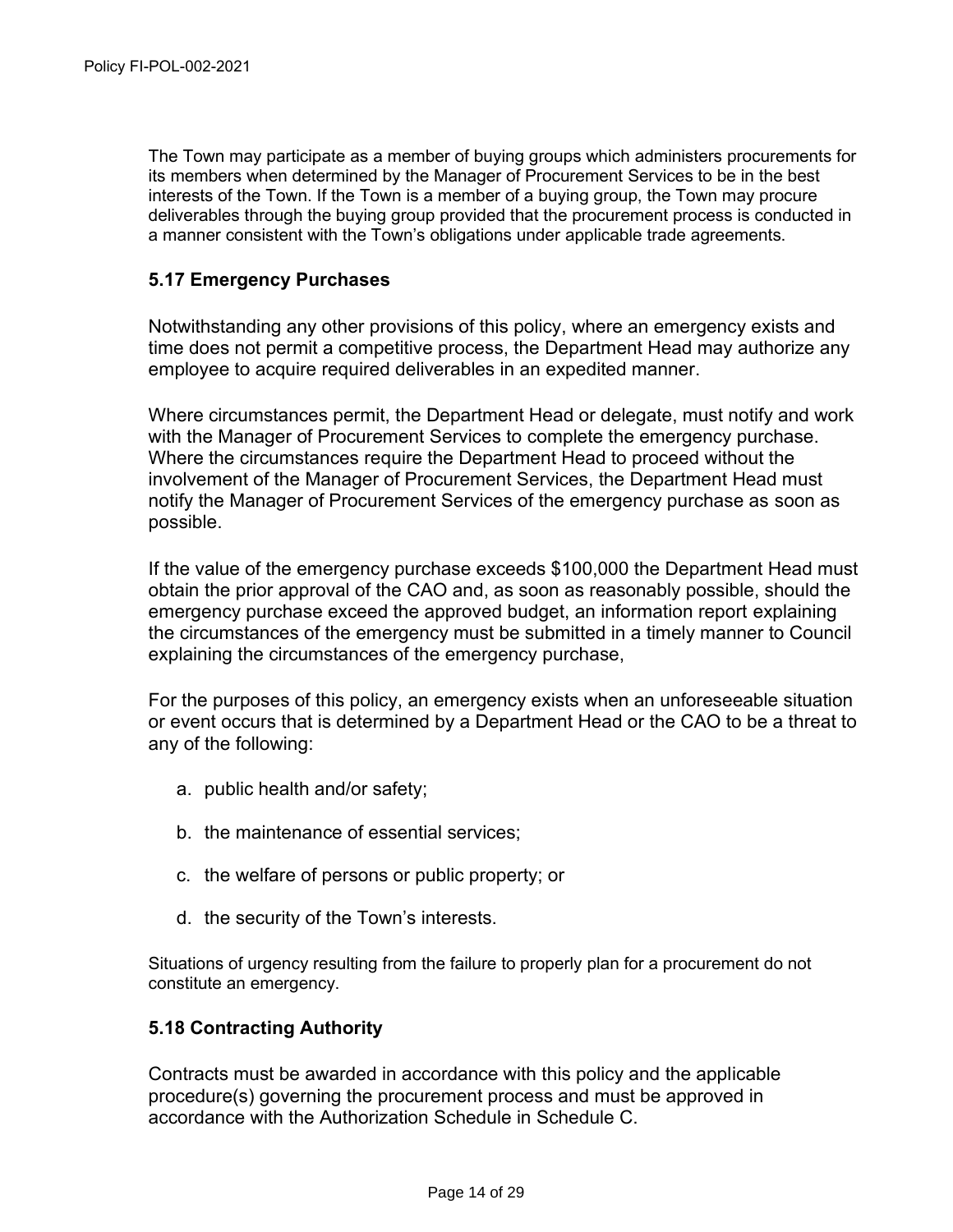A contract may be entered into through the execution of a formal legal agreement and/or the issuance of a purchase order evidencing the contract. The contract must be entered into prior to the delivery or provision of the deliverables.

#### **5.19 Contract Extensions and Amendments**

Contract extensions and amendments must not be used to expand a contract beyond what was contemplated under the terms of the contract and the original procurement process, or to circumvent the need to procure additional deliverables through a competitive process in accordance with this policy.

If a contract amendment results in a net increase to the contract value previously approved, the amendment must be approved in accordance with the Authorization Schedule in Schedule C.

#### **5.20 Supplier Relations**

#### 1. **Debriefings**

Where the Town has conducted an Open Competition, unsuccessful suppliers may request a debriefing. Debriefings must be managed and conducted in accordance with the Bidder Debriefing Procedure.

#### 2. **Procurement Protests**

Suppliers may formally protest the outcome of a procurement process. Procurement protests must be managed and responded to in accordance with the Procurement Protest Procedure.

#### 3. **Contract Management**

All contracts for deliverables must be managed by the Department in accordance with the Contract Management Procedure.

All potential contract disputes with suppliers must be managed in accordance with the dispute resolution mechanisms outlined in the contract. Where a contract is silent on dispute resolution, the Department should ensure that potential disputes are proactively managed and appropriately escalated.

#### 4. **Supplier Performance**

The performance of a supplier under contract must be monitored and tracked by the Department in accordance with the Supplier Performance Evaluation Procedure.

#### 5. **Supplier Suspension**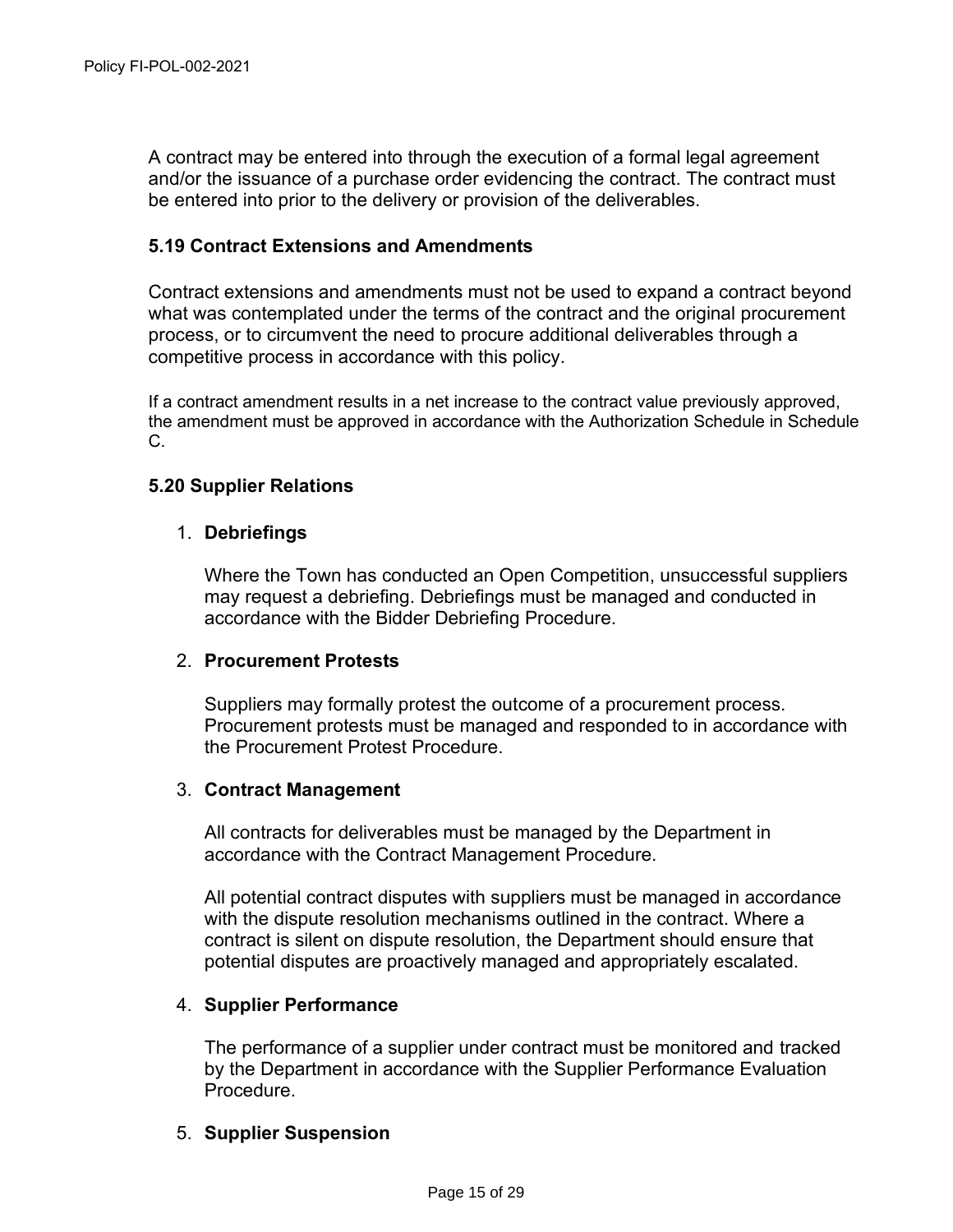Suppliers can be suspended from participating in future procurement processes in accordance with the Supplier Suspension Procedure.

#### **5.21 Recordkeeping and Reporting**

#### 1. **Supplier Information**

The Town must ensure that supplier information submitted in confidence in connection with a procurement process or contract is adequately protected. Procurement Services and the Departments must ensure that all bids and contracts are kept in a secure location and only accessible by those individuals directly involved with the procurement or management of the contract. Confidentiality of bids and supplier's proprietary information shall be maintained in accordance with the *Municipal Freedom of Information and Protection of PrivacyAct.*

#### 2. **Procurement Records**

The maintenance, release and management of all procurement records must be in accordance with the Town's policies and procedures on document management and the *Municipal Freedom of Information and Protection of PrivacyAct*.

Procurement Services is responsible for ensuring that all documentation relating to a procurement is properly filed and maintained in a procurement project file.

#### 3. **Compliance Monitoring**

Non-compliance with this policy may expose the Town to the risk of supplier complaints, reputational damage, bid disputes, legal challenges and financial consequences.

Department Heads are required to observe and address non-compliance with this policy within their Departments. Where instances of non-compliance are identified, the Department Head is expected to notify the Manager of Procurement Services and obtain advice with respect to mitigating potential risks to the Town arising from the non-compliance.

The Manager of Procurement Services is responsible for monitoring compliance across the organization. Based on the results of compliance monitoring, reports outlining instances of non-compliance may be issued by the Manager of Procurement Services to the relevant Department Head. The Department Head must address the identified compliance concerns and submit a written confirmation of actions taken to the Manager of Procurement Services.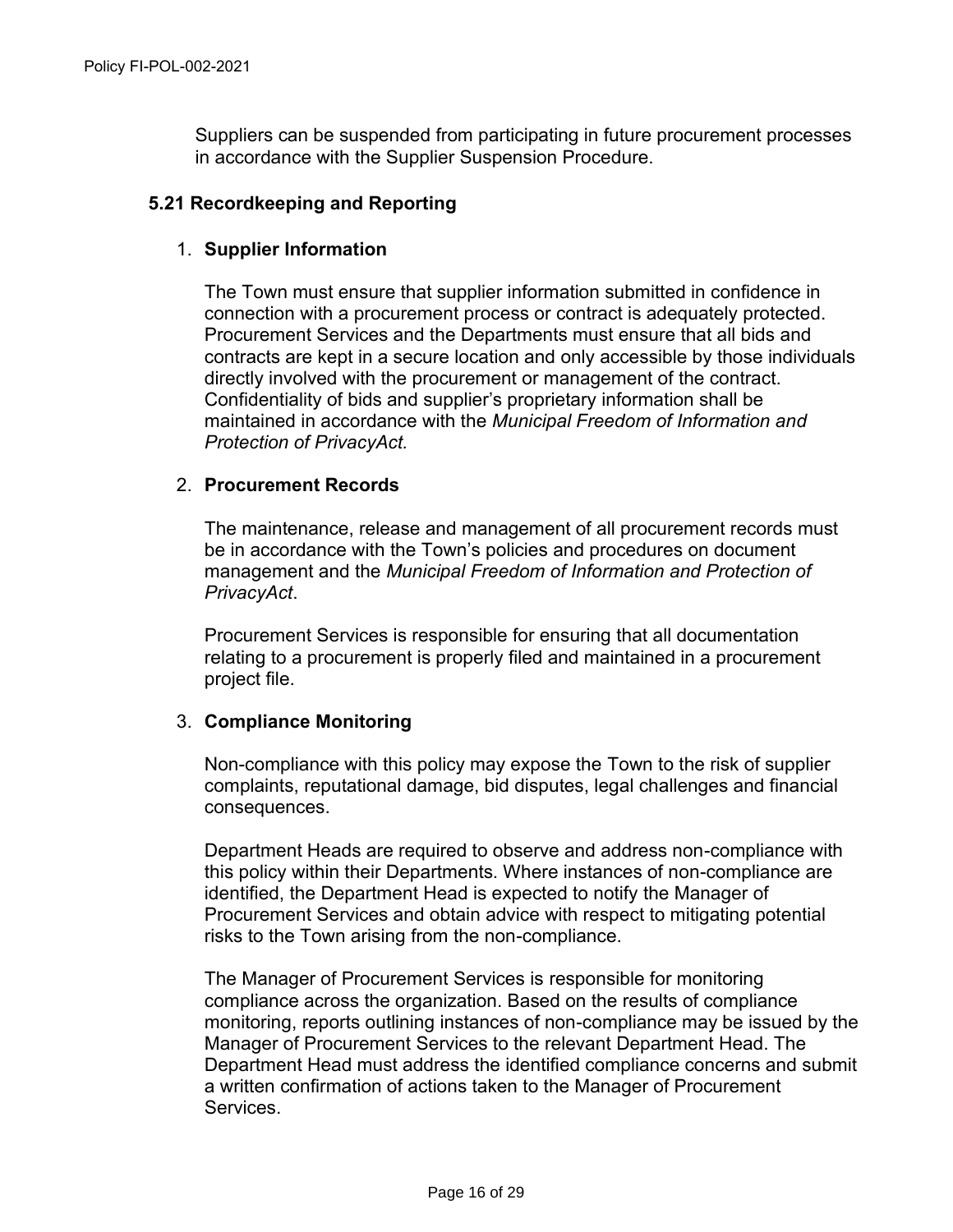Employees are accountable for their decisions and action. Breaches of this policy may be subject to disciplinary action in accordance with the Town's Progressive Discipline Policy, or as amended from time to time.

Issues that cannot be reconciled are escalated to the General Manager and, where necessary, the CAO.

#### 4. **Reporting**

The Manager of Procurement Services will prepare and submit to Council a quarterly information report summarizing the Town's procurement activities, including an analysis of spend and procurement strategies and the details of all contracts with a value exceeding \$50,000 that were awarded pursuant to delegated authority.

#### **5.22 Disposal of Surplus and Obsolete Goods**

The Department Head shall notify Procurement Services of any item that has been deemed as surplus or obsolete so that the item may be disposed of or sold. If the estimated residual value is greater than \$20,000, the Department Head shall obtain the approval of the CAO prior to sale.

Procurement Services will circulate a list of surplus items, other than intended tradeins, to all departments prior to the sale or disposal of such items and offer the items to departments free of charge. Trade-ins and other disposal of fleet assets shall follow the process set out in the Town's Fleet Management Policy.

Surplus or obsolete items not required by any other department shall be sold or disposed of by Procurement Services via formal auction, internet auction, publicly advertised request for offers or trade-in. Any remaining surplus items shall be given to a non-profit entity at the discretion of the Manager of Procurement Services.

The disposition shall be documented and revenue generated from the sale of surplus items shall be credited to the appropriate account as determined by the Treasurer or delegate.

#### 6. **Implementation**

This policy shall become effective on December 1, 2021 upon approval by Council and shall be administered by the Procurement Services branch of the Finance Department.

This Policy will be reviewed every five (5) years, or such earlier date as the Manager of Procurement Services, Treasurer, or Council may consider appropriate to evaluate its effectiveness.

Attachments: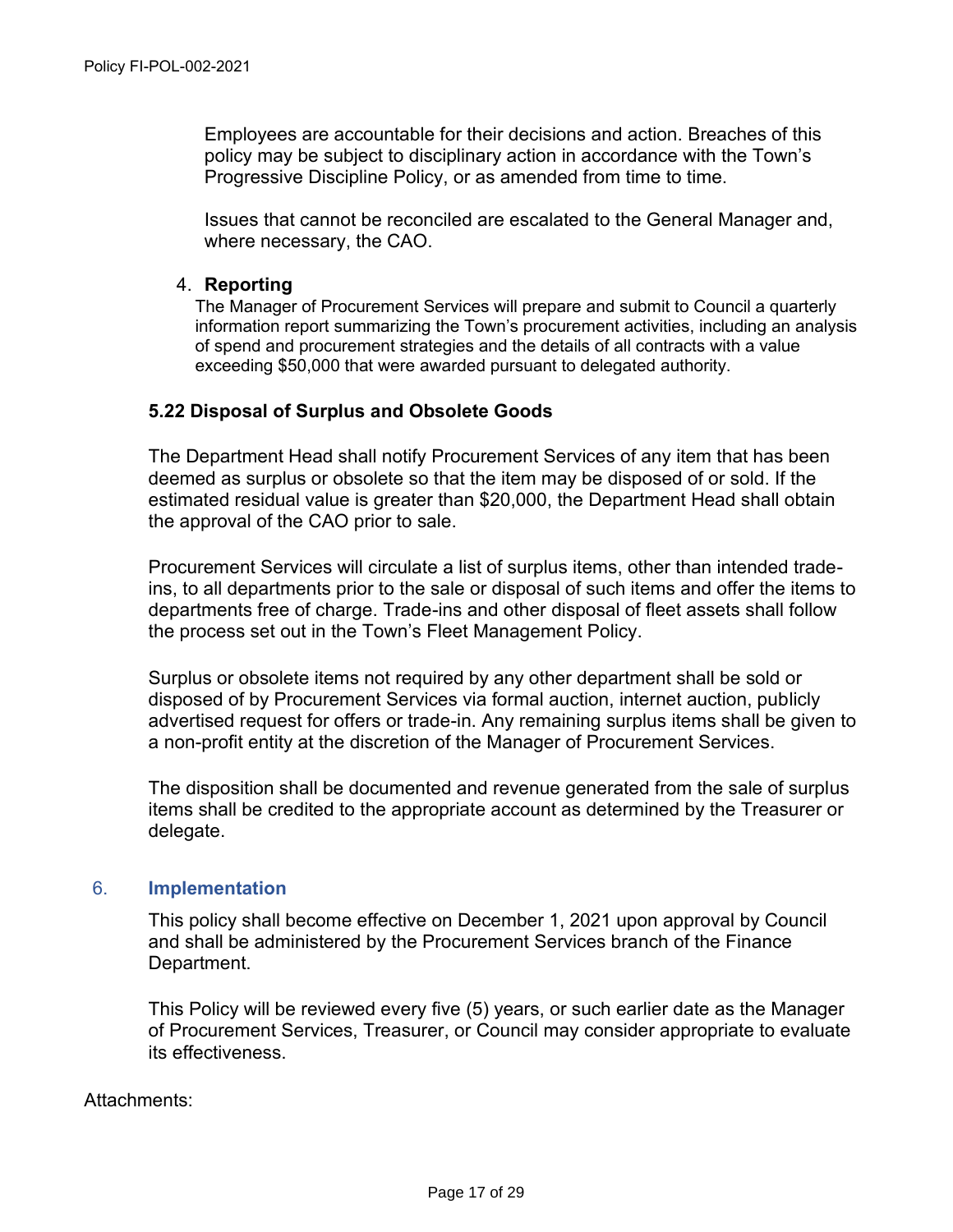- □ [Procurement Policy Schedule A](#page-19-0)
- □ [Procurement Policy Schedule B](#page-21-0)
- □ [Procurement Policy Schedule C](#page-23-0)
- □ [Procurement Policy Schedule D](#page-28-0)

**Approved By: Department: Status:**

Blaine Parkin, P. Eng., CAO CAO CAO Approved - 22 Sep 2021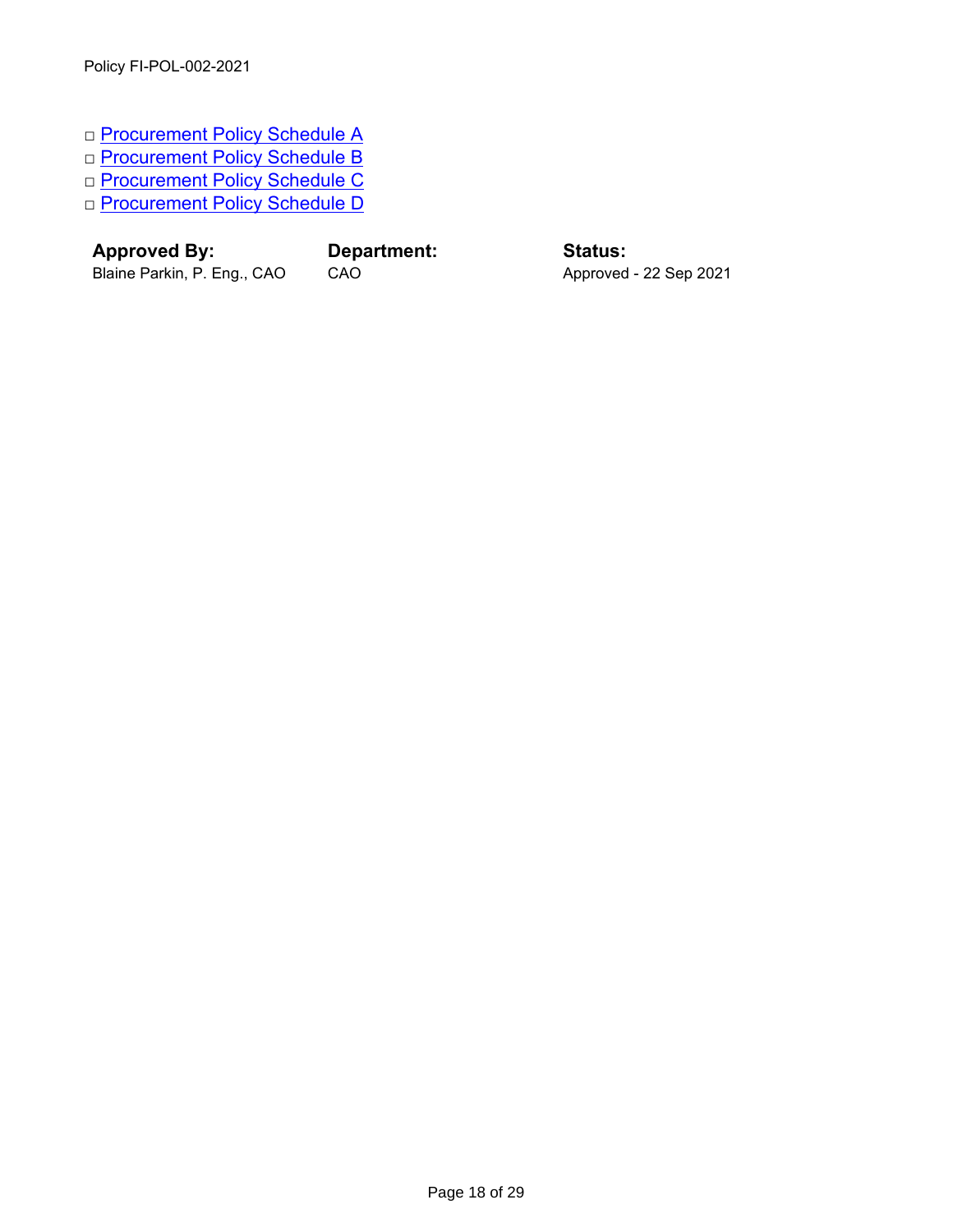## **Schedule A – Exclusions**

<span id="page-19-0"></span>The following acquisitions and expenditures are excluded from the application of the Procurement Policy:

## **1. Employer Expenses**

- **a)** Staff recognition expenses, which has the meaning set out in the Town's Employee Recognition Policy and Recognition of Life Events Policy
- **b)** Staff education, memberships and licensing expenses, which has the meaning set out in the Town's Continuous Education Policy and the Conditions of Employment, and may include related subscriptions to newspapers, professional magazines, books or other periodicals
- **c)** Employment contracts and accompanying expenses, which has the meaning set out in the Recruitment and Selection Policy and the Conditions of Employment, and includes reimbursable employee expenses such as travel, meals, mileage and accommodation expenses, and recreation program facilitators, whether operating under an employment contract or other

## **2. General and Operating Expenses**

- **a)** Payment to government or public sector entities, subsidiaries, shareholdings, regulatory authorities or entities founded by other government or public sector entities (e.g. TSSA, ESA, AMO, Canada Post, Hydro One, OMERS, tax remittance, property tax, water and wastewater charges, utility fees), or where specific funds provided by other government or public sector entities or their subsidiaries has been directed to flow through to a specified third party entity
- **b)** Financial services respecting the management of financial assets (investments) and liabilities (sale, redemption and distribution of public debt, including loans and government bonds, notes and other securities)
- **c)** Legal services, insurance settlements, and expenses respecting the management of claims, litigation or potential litigation (e.g. damage claims, court fees, arbitration, legal advice and representation, health services, witness fees)
- **d)** Any form of assistance that the Town provides, including cooperative (e.g. inter-municipal) agreements, contributions respecting development (e.g. local municipal servicing and parkland), grants, donations, loans, equity infusions, guarantees, fiscal incentives, rebates, ratepayers or customers reimbursement or refunds
- **e)** Council, Board, Commission and Committee Appointments and accompanying expenses, which has the meaning set out in the *Municipal Act*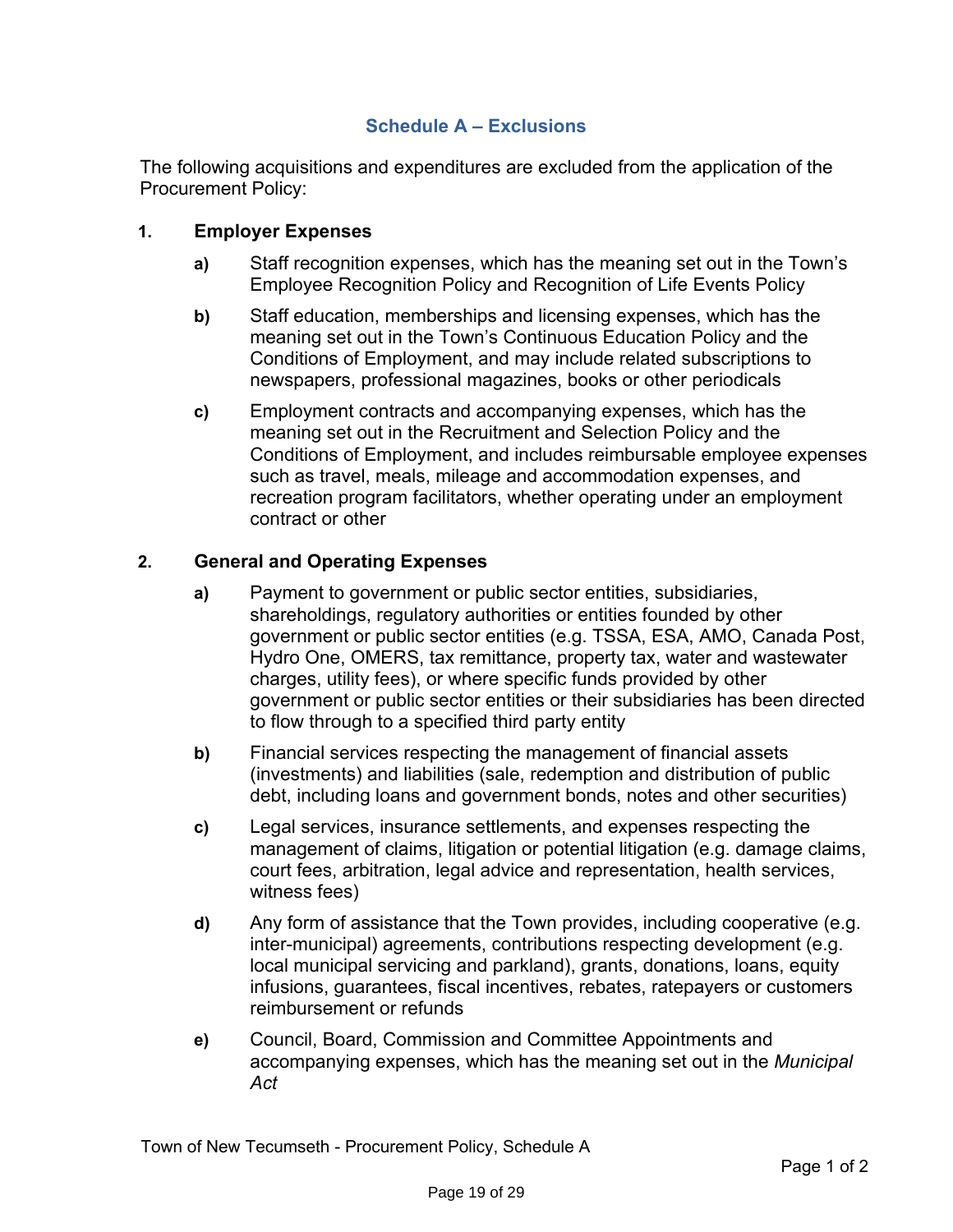## **3. Special Services**

- **a)** Purchase, lease or disposition of real property (land, existing buildings or other immovable property or the rights thereon), accompanying fees, facility use agreements, naming rights, sponsorship, etc.
- **b)** Commemorative Naming, which has the meaning set out in the Town's Commemorative Naming Policy
- **c)** Radio, digital and newsprint communication which has a demographic or geographic consideration (e.g. content intended for a particular population of residents)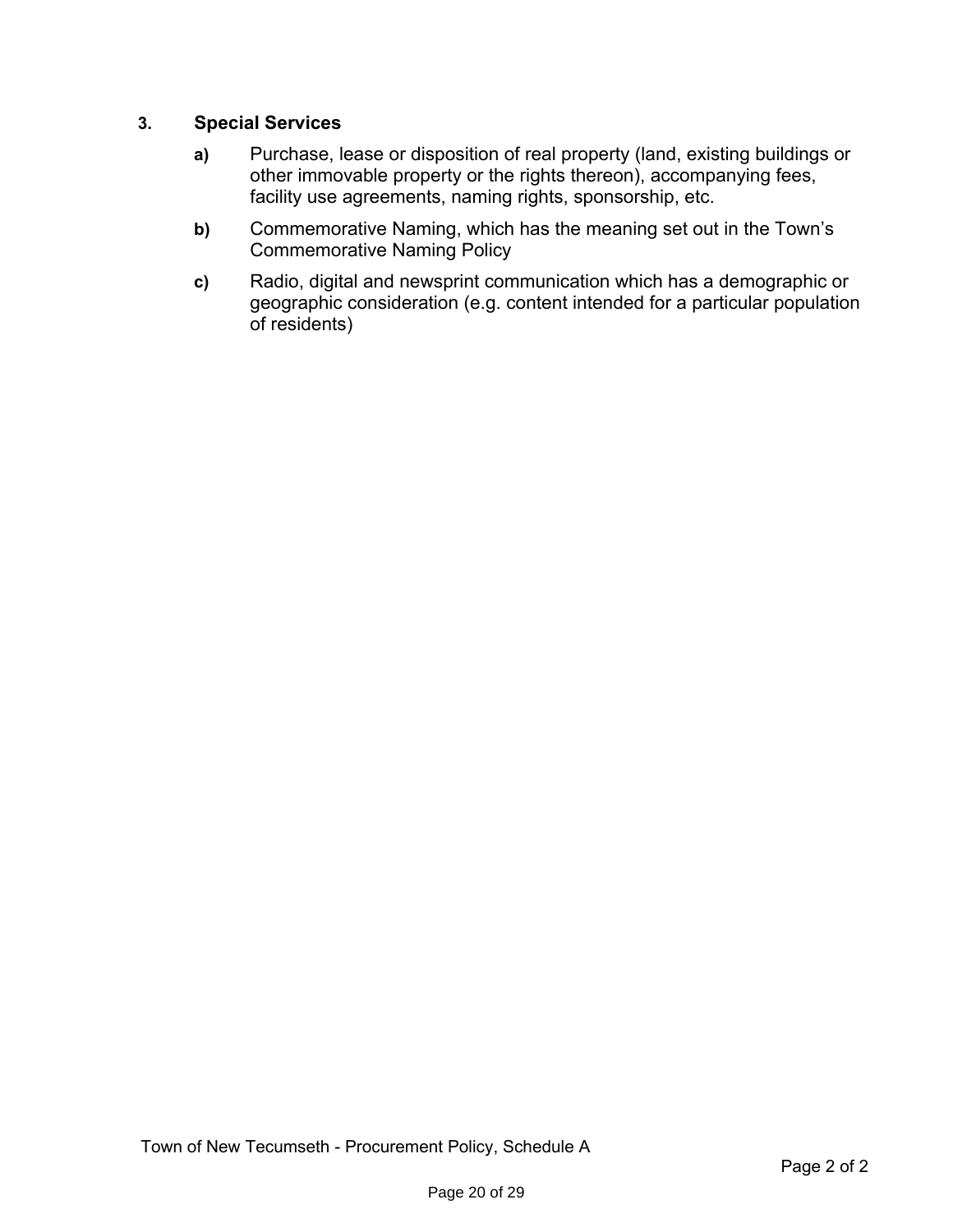## **Schedule B – Non-Standard Procurement**

<span id="page-21-0"></span>Deliverables may only be acquired through a Non-Standard procurement process where a circumstance(s) described below exists.

- 1. The procurement value is below \$100,000 and it is determined by the CAO, in consultation with the Manager of Procurement Services, to be in the best interests of the Town to proceed with a Non-Competitive Procurement.
- 2. The procurement is otherwise exempt from the open competition requirements under all applicable trade agreements and it is determined by the CAO, in consultation with the Manager of Procurement Services, to be in the best interests of the Town to proceed with a Non-Competitive Procurement.
- 3. An Open Competition was conducted for the required goods or services and did not result in the receipt of any valid bids.
- 4. The procurement is for:
	- goods intended for resale to the public;
	- goods purchased on a commodity market;
	- financial services not already excluded from this policy;
	- health services;
	- social services; or
	- legal services not already excluded from this policy
- 5. The deliverables are to be procured from a government entity or public body.
- 6. It can be demonstrated that the goods or services can be supplied only by a particular supplier and no alternative or substitute exists for the following reason(s):
	- There is an absence of competition for technical reasons.
	- The protection of patents, copyrights or other exclusive rights.
	- The requirement is for a work of art.
- 7. The procurement is for additional deliveries by the original supplier of goods or services that were not included in the initial procurement if a change of supplier for such additional goods or services:
	- cannot be made for economic or technical reasons such as requirements of interchangeability or interoperability with existing equipment, software, services or installations procured under the initial procurement; and
	- would cause significant inconvenience or substantial duplication of costs for the Town.
- 8. The procurement is for goods or consulting services regarding matters of a confidential or privileged nature and the disclosure of those matters through an Open Competition could

Town of New Tecumseth - Procurement Policy, Schedule B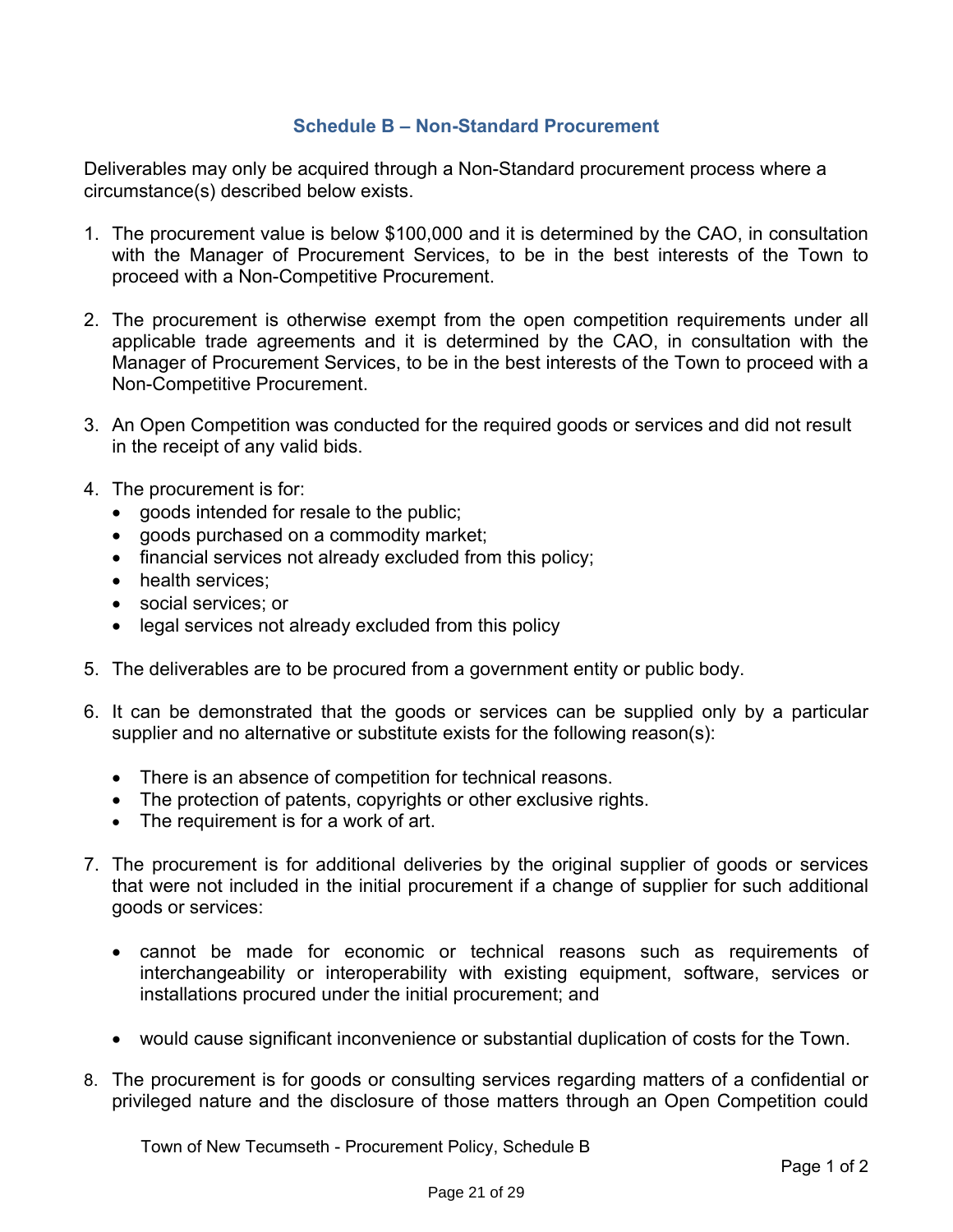reasonably be expected to compromise government confidentiality, result in the waiver of privilege, cause economic disruption or be contrary to the public interest.

- 9. The procurement is for:
	- a prototype or a first good or service to be developed in the course of and for a particular contract for research, experiment, study or original development, but not for any subsequent purchases;
	- goods available under exceptionally advantageous circumstances that only arise in the very short term, such as liquidation, bankruptcy or receivership; or
	- a contract to be awarded to the winner of a design contest and the contest was organized in a fair and transparent manner and was advertised by publicly posted notice and participants were judged by an independent jury.
- 10. When strictly necessary if, for reasons of extreme urgency brought about by events unforeseeable by the procuring entity, the goods or services could not be obtained in time using standard procurement (see Emergency Purchases).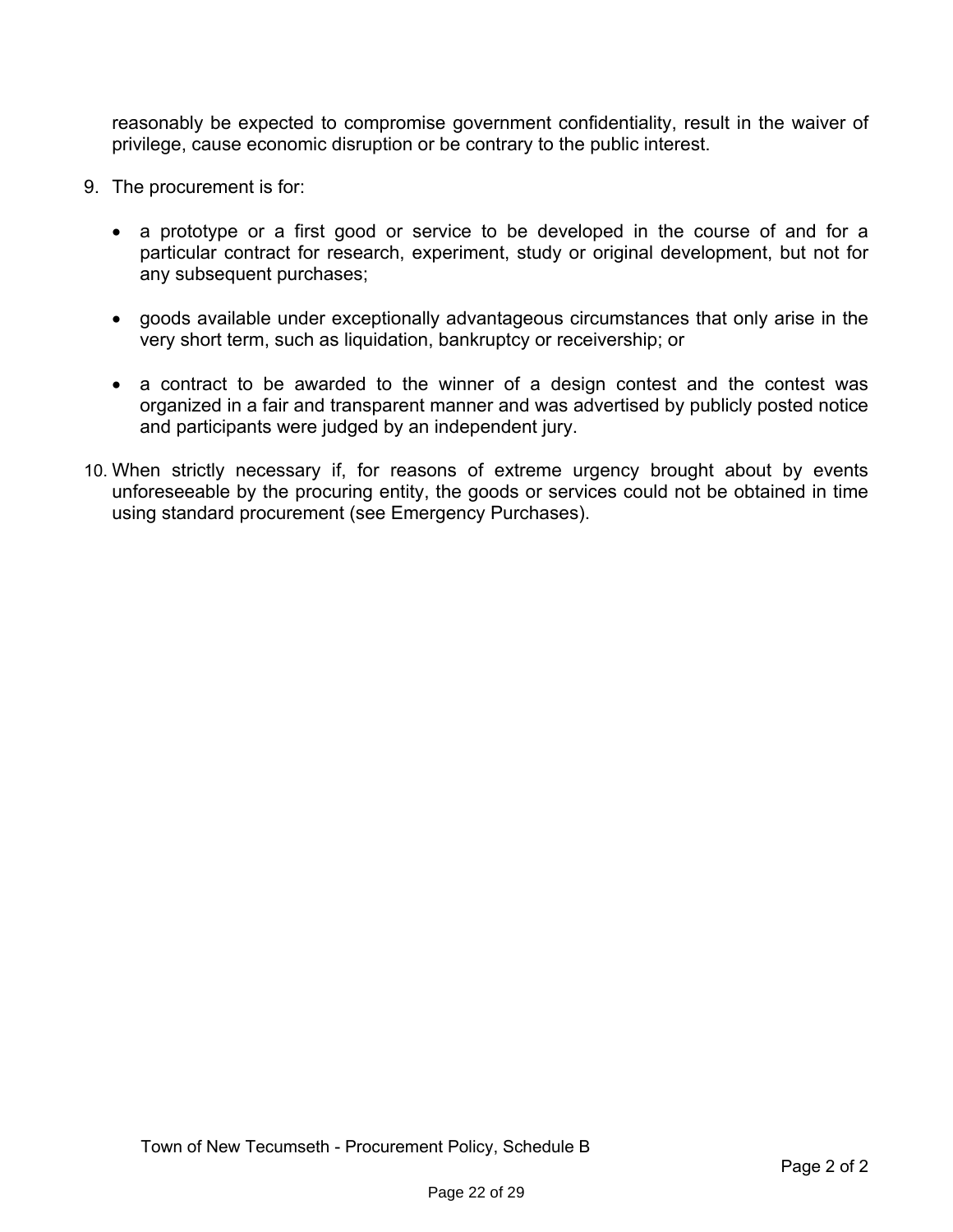## **Schedule C – Authorization Schedule**

## <span id="page-23-0"></span>**A. PROCUREMENT APPROVAL AUTHORITY**

#### **1. Delegated Approval Authority**

The delegation of approval authority includes the authority to:

- (a) approve the selection of pre-qualified bidders in a multi-stage Open Competition; and
- (b) approve the award of the contract.

Departments may self-determine a higher level of authority than specified in the table; however, unless otherwise stated in the table, delegation of the duties and authorities to a lower authority level is not permitted.

## **2. Conditions of Delegated Approval Authority**

Delegated approval authority is subject to the following conditions:

- (a) sufficient funding is available in an approved budget;
- (b) the procurement process was conducted in accordance with this policy and all applicable policies and procedures; and
- (c) in the case of a competitive process, the contract is awarded to the top-ranked bidder, as determined in accordance with the evaluation and selection process set out in the solicitation document; and
- (d) in the case of a Non-Standard Procurement, approval is only given under the specific circumstances set out in Schedule B.

Where the approval authority is delegated to multiple individuals, all of those individuals must be satisfied that the above conditions of delegated authority are met.

If any of the applicable conditions of delegated authority are not met, Council approval must be obtained before proceeding with any procurement activity.

## **B. CONTRACT ISSUANCE OR EXECUTION**

#### **1. Authorized Signatories**

The Manager of Procurement Services has delegated authority to issue purchase orders on behalf of the Town and may further delegate this authority to other employees.

Town of New Tecumseth - Procurement Policy, Schedule C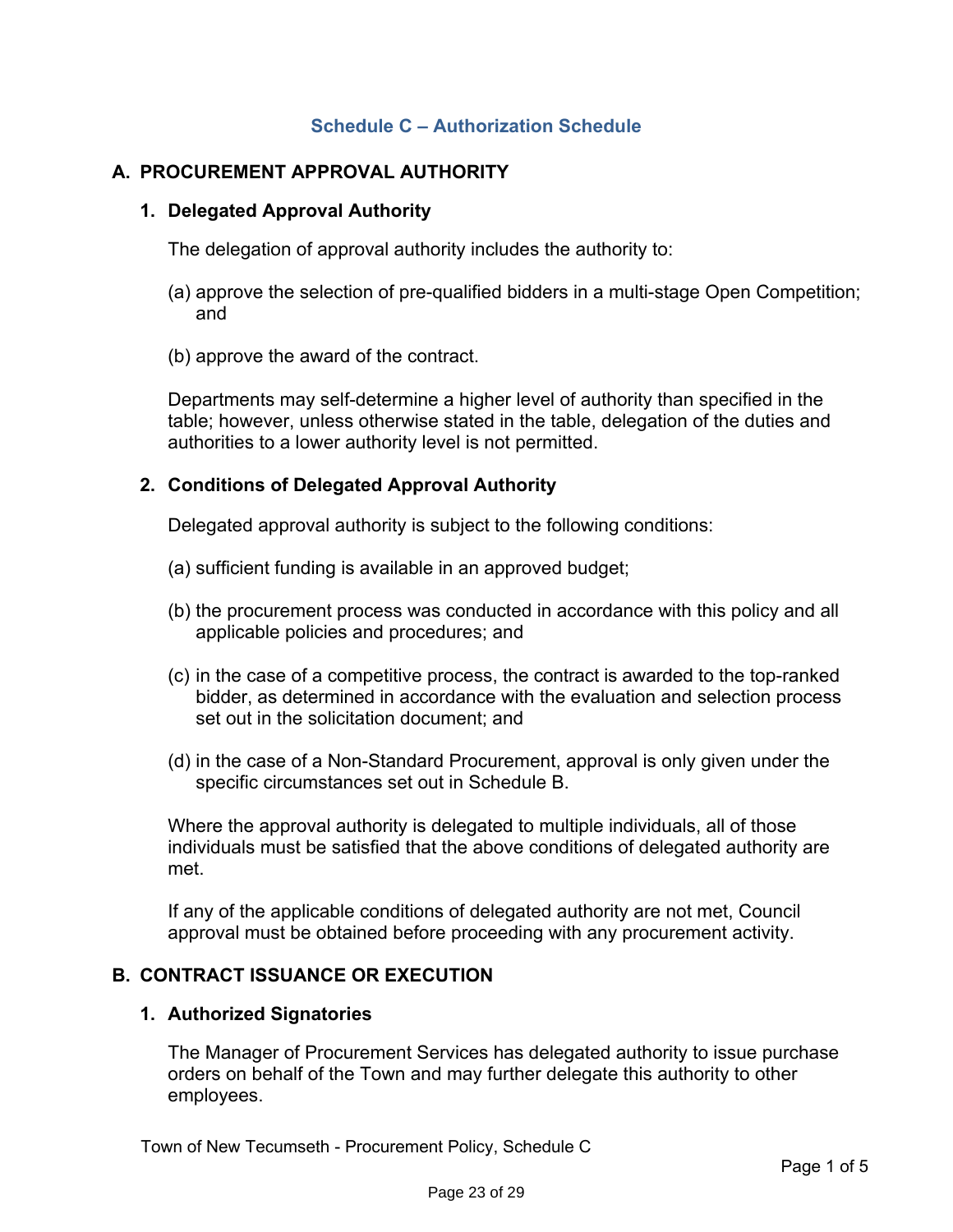Agreements must be executed on behalf of the Town by the Mayor and the Clerk unless Council has expressly delegated the authority to execute the agreement to another officer or employee of the Town.

## **2. Conditions of Delegated Authority**

No contract may be entered into, either through the issuance of a purchase order or the execution of an agreement, unless:

- (a) approved funding in an amount sufficient to cover the procurement value is available;
- (b) the procurement process was conducted in accordance with this policy and applicable procedures; and
- (c) all required approvals have been obtained.

If any of the applicable conditions of delegated authority are not met, Council approval must be obtained before proceeding with any procurement activity.

## **C. CONTRACT EXTENSIONS AND AMENDMENTS**

#### **1. Contract Extension Options**

Where an existing contract includes extension or renewal options to permit the Town to extend the term of the contract and/or to purchase additional deliverables under the contract, the Department Head may exercise the option, provided that:

- (a) the contract was awarded in accordance with this policy based on the total procurement value, including the value of the extension options; and
- (b) sufficient funding is available in an approved budget. If sufficient funding is not available in an approved budget, Council approval must be obtained for the additional expenditure.

## **2. Contract Contingency Funds**

Where any contract has been authorized pursuant to this policy, the Department Head may authorize disbursement of additional funds required to complete works that are necessary as part of the original scope of the contract and do not expand the scope of work under the contract beyond what was expressly contemplated under the original procurement, provided that:

(a) sufficient funding is available in an approved budget. If sufficient funding is not available in an approved budget, Council approval must be obtained for the additional expenditure;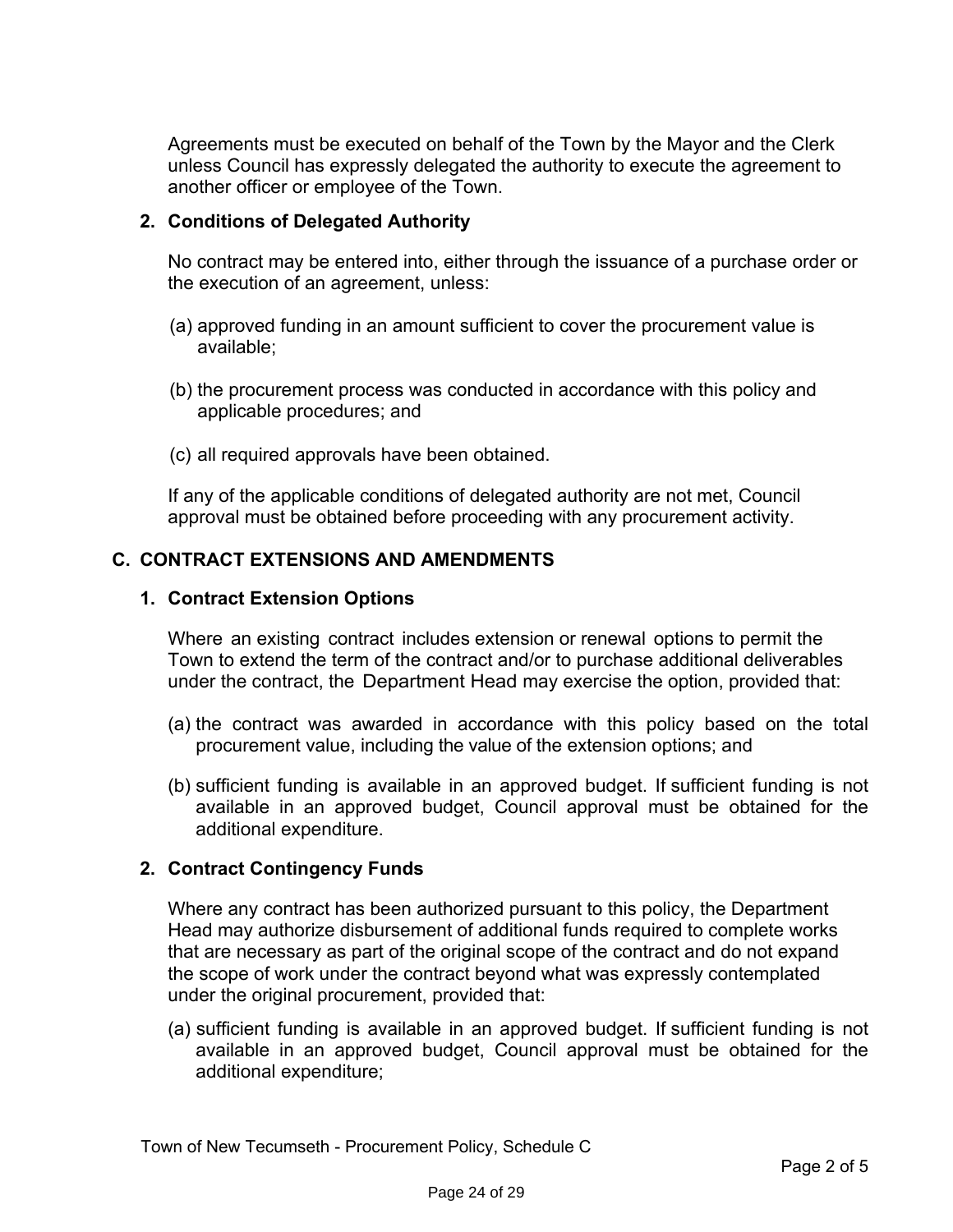- (b) the contingency was authorized and included in the procurement value. If the contingency was not included in the procurement value but is available in an approved budget, the approval of the General Manager of Corporate Services or the Treasurer must be obtained for the additional expenditure; and
- (c) procurement contingency is administered in keeping with Section 5, subsection 2.0 of the Capital Project Administration and Reporting Policy, or for operational expenditures, up to 50% of the authorized amount may be accessed by the authority delegated under the Authorization Schedule in Schedule C, otherwise the next level authority specified in the Authorization Schedule is required to access the remaining contingency. Where there is no next level the authority resides with the CAO.

## **3. Contract Scope Changes**

Any expansion or extension of a contract to procure deliverables that were not contemplated in the original procurement is considered a Non-Standard Procurement and must be approved in accordance with the Authorization Process set out in Part B of this Schedule and the Town's Non-Standard Procurement Procedure.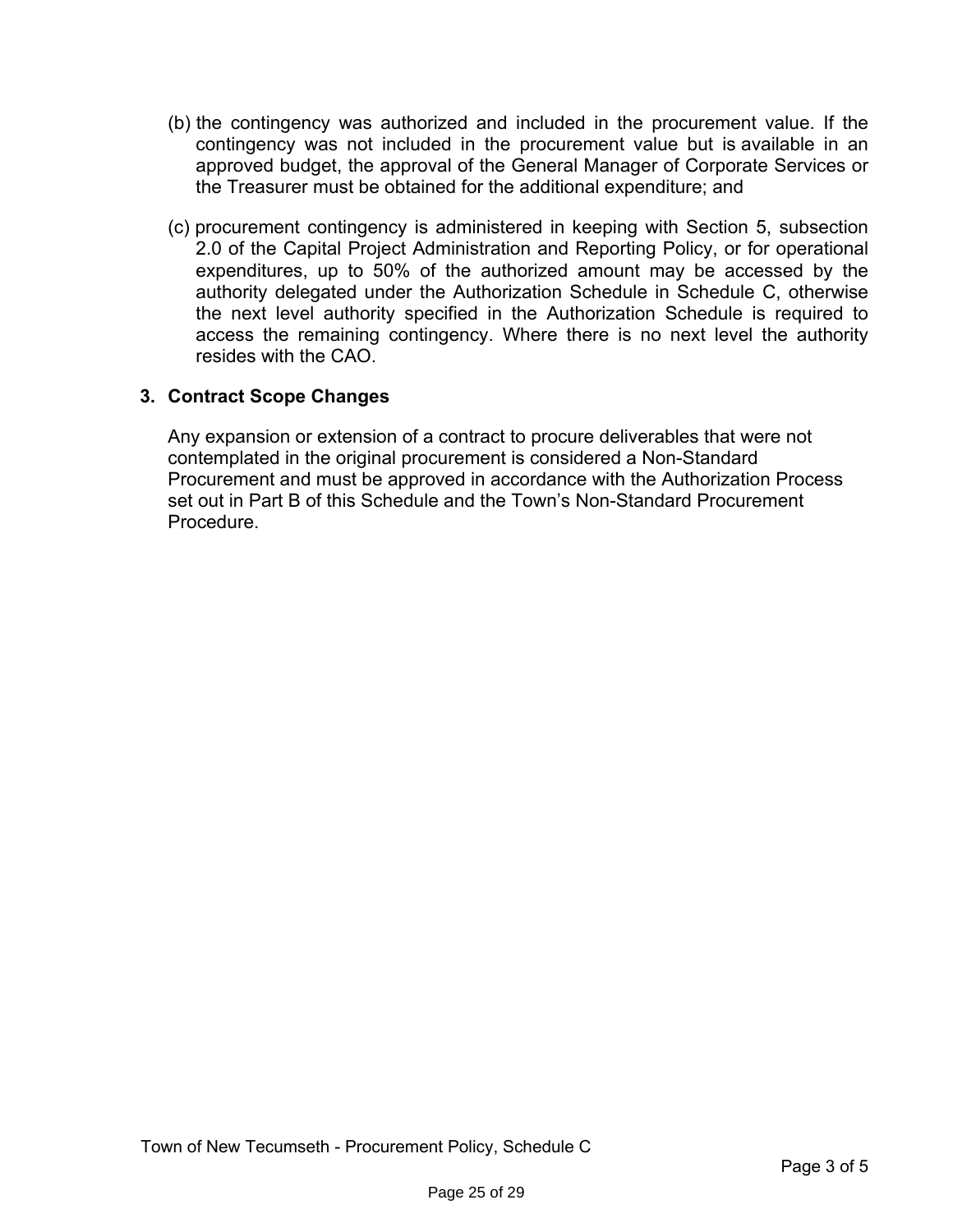| Method /<br><b>Procurement Description</b>          | <b>Procurement</b><br>Value | <b>Typical</b><br>Format<br>Stream | Minimum Number<br>of Suppliers to be<br><b>Included</b> | Procurement<br><b>Document Issued By</b>                   | <b>Solicit By</b>                            | <b>Authority to Approve</b><br>the Procurement<br>Award | <b>Authority to Execute</b><br><b>Agreement (if required)</b> | <b>Include in</b><br>Quarterly<br><b>Council Report</b> | <b>Payment Vehicle</b>                                                |
|-----------------------------------------------------|-----------------------------|------------------------------------|---------------------------------------------------------|------------------------------------------------------------|----------------------------------------------|---------------------------------------------------------|---------------------------------------------------------------|---------------------------------------------------------|-----------------------------------------------------------------------|
| <b>Low Value Procurement</b>                        |                             |                                    |                                                         |                                                            |                                              |                                                         |                                                               |                                                         |                                                                       |
| Goods, Services or Construction   Less than \$5,000 |                             | N/A                                | Single                                                  | Not required, may be<br>department directed /<br>delegated | Informal communication<br>(e.g. phone, etc.) | Department Supervisor                                   | Department Head and<br>Purchasing                             | No                                                      | Peard (cardholder limits<br>apply), or Invoice with<br>Cheque Voucher |
| Goods, Services or Construction   \$5001 - \$10,000 |                             | N/A                                | Single                                                  | Not required, may be<br>department directed /<br>delegated | Informal communication<br>(e.g. phone, etc.) | Department Capital<br>Supervisor or Manager             | Department Head and<br><b>Procurement Services</b>            | N <sub>o</sub>                                          | Peard (cardholder limits<br>apply), or Invoice with<br>Cheque Voucher |

Special Note: It is anticipated a large volume of the above will be conducted in accordance with and governed by the Purchasing Card Policy; however, in some circumstances vendor may request a purchase order or agreement w

|  | <b>Invitational Competition</b> |
|--|---------------------------------|
|--|---------------------------------|

| Goods, Services or Construction                                                             | $$10,001 - $50,000$       | Invitational<br><b>RFQ</b> (Low<br>Bid) | 3 quotes                                             | Department Supervisor<br>Project Manager                           | Formal communication<br>(e.g. email, letterhead, etc.) | Department Manager<br>and Procurement<br>Services                            | Department Head and<br><b>Procurement Services</b>         | N <sub>0</sub> | Purchase Order, or<br>Peard (cardholder limits<br>apply)              |
|---------------------------------------------------------------------------------------------|---------------------------|-----------------------------------------|------------------------------------------------------|--------------------------------------------------------------------|--------------------------------------------------------|------------------------------------------------------------------------------|------------------------------------------------------------|----------------|-----------------------------------------------------------------------|
| Goods, Services or Construction                                                             | $$50,001 - $100,000$      | Invitational<br><b>RFQ</b>              | 3 quotes                                             | Procurement Services.<br>unless delegated to<br>Department Manager | Formal communication<br>(e.g. email, letterhead, etc.) | Department Capital<br>Manager or Director and<br><b>Procurement Services</b> | Department Head and<br>Manager of Procurement<br>Services  | Yes            | Purchase Order                                                        |
| <b>Open Competition</b>                                                                     |                           |                                         |                                                      |                                                                    |                                                        |                                                                              |                                                            |                |                                                                       |
| Goods, Services or Construction                                                             | $$100,001$ -<br>\$500,000 | RFP, RFQ or<br><b>ITT</b>               | Open Competition                                     | <b>Procurement Services</b>                                        | <b>Bidding</b> system                                  | Department Director and<br>Manager of Procurement<br>Services                | Department Director and<br>Treasurer                       | Yes            | Purchase Order                                                        |
| Goods, Services or Construction                                                             | Greater than<br>\$500,000 | RFP, RFQ or<br><b>ITT</b>               | Open Competition                                     | <b>Procurement Services</b>                                        | Bidding system                                         | CAO, unless delegated<br>to GM and Treasurer                                 | Department Director and<br>CAO, unless delegated by<br>CAO | Yes            | Purchase Order                                                        |
| Create Qualified Supplier<br>Roster or Standing Offer for<br>Goods, Service or Construction | Any value                 | <b>RFSQ</b>                             | Open Competition                                     | <b>Procurement Services</b>                                        | Bidding system                                         | Department Director and<br>Manager of Procurement<br>Services                | Department Head and<br>Procurement Services                | No             | N/A                                                                   |
| <b>Roster Competition from Qualified Supplier Roster</b>                                    |                           |                                         |                                                      |                                                                    |                                                        |                                                                              |                                                            |                |                                                                       |
| Goods, Services or Construction                                                             | Less than \$5,000         | Invitational<br>RFQ Template            | # suppliers specified<br>on Roster                   | Department Supervisor                                              | Email                                                  | Department Supervisor<br>and Procurement<br>Services                         | Department Head and<br><b>Procurement Services</b>         | No             | Peard (cardholder limits<br>apply), or Invoice with<br>Cheque Voucher |
| Goods, Services or Construction                                                             | $$5001 - $10,000$         | Invitational<br><b>RFQ</b>              | # suppliers specified<br>on Roster                   | Department Supervisor                                              | Email                                                  | Department Capital<br>Supervisor or Manager<br>and Procurement<br>Services   | Department Head and<br><b>Procurement Services</b>         | No             | Peard (cardholder limits<br>apply), or Invoice with<br>Cheque Voucher |
| Goods, Services or Construction                                                             | $$10,001 - $25,000$       | Invitational<br><b>RFQ</b>              | # suppliers specified<br>on Roster                   | Department Supervisor                                              | Email                                                  | Department Manager<br>and Procurement<br>Services                            | Department Head and<br>Procurement Services                | No             | Purchase Order, or<br>Peard (cardholder limits<br>apply)              |
| Goods, Services or Construction                                                             | $$25,001 - $100,000$      | Invitational<br><b>RFQ</b>              | $#$ suppliers specified<br>on Roster                 | Department Manager                                                 | Email                                                  | Department Capital<br>Manager or Director and<br>Procurement Services        | Department Head and<br>Manager of Procurement<br>Services  | No             | Purchase Order                                                        |
| Goods, Services or Construction                                                             | $$100,000$ -<br>\$500,000 | RFQ (Low<br>Bid)                        | All suppliers on the<br>Qualified Supplier<br>Roster | <b>Procurement Services</b>                                        | Bidding system                                         | General Manager and<br>Manager of Procurement<br>Services                    | Department Head and<br>Manager of Procurement<br>Services  | Yes            | Purchase Order                                                        |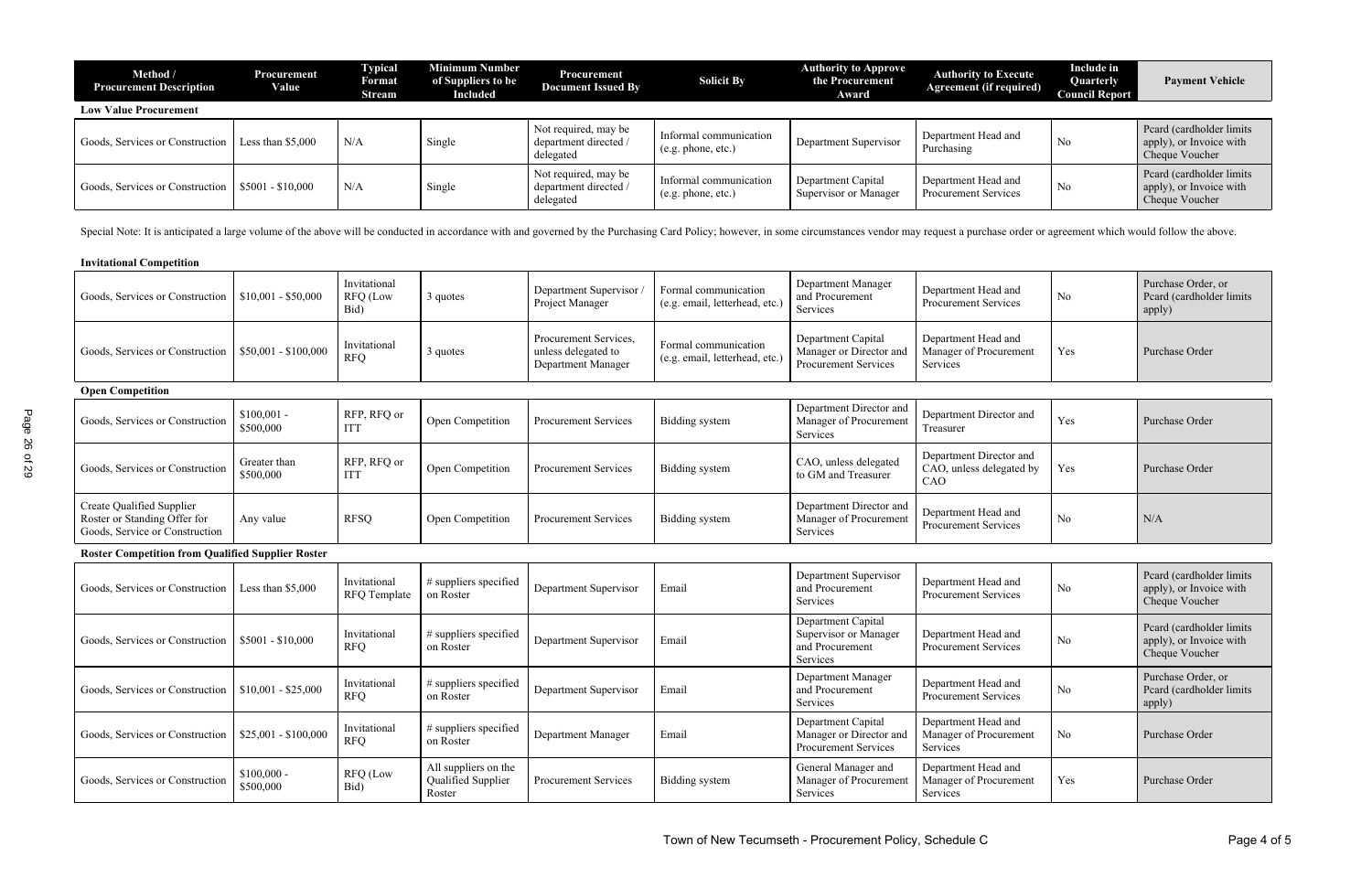| Goods, Services or Construction             | Greater than<br>\$500,000 | RFP, RFQ or<br>IT <sub>1</sub> | All suppliers on the<br><b>Qualified Supplier</b><br>Roster | <b>Procurement Services</b> | Bidding system | CAO, unless delegated<br>to GM and Treasurer | Department Director and<br>CAO, unless delegated to<br>  GM and Manager of<br><b>Procurement Services</b> | Yes            | Purchase Order |
|---------------------------------------------|---------------------------|--------------------------------|-------------------------------------------------------------|-----------------------------|----------------|----------------------------------------------|-----------------------------------------------------------------------------------------------------------|----------------|----------------|
| <b>Order from Standing Offer</b>            |                           |                                |                                                             |                             |                |                                              |                                                                                                           |                |                |
| Goods, Services or Construction   Any value |                           | N/A                            | N/A                                                         | N/A                         | N/A            | In accordance with<br>conding outbority      | N/A                                                                                                       | N <sub>0</sub> | Various        |

| Goods, Services or Construction                                        | Any value                 | N/A                          | N/A                | N/A                | N/A                      | In accordance with<br>spending authority                          | N/A                                              | N <sub>0</sub> | Various                                                  |
|------------------------------------------------------------------------|---------------------------|------------------------------|--------------------|--------------------|--------------------------|-------------------------------------------------------------------|--------------------------------------------------|----------------|----------------------------------------------------------|
| <b>Non-Standard Procurement</b>                                        |                           |                              |                    |                    |                          |                                                                   |                                                  |                |                                                          |
| Limited Competition or<br>Emergency Goods, Services or<br>Construction | $$10,000 - $100,000$      | Invitational<br>RFQ Template | Less than 3 Quotes | Department Manager | Email                    | Department Director,<br>GM and Manager of<br>Procurement Services | GM and Manager of<br><b>Procurement Services</b> | Yes            | Purchase Order, or<br>Peard (cardholder limits<br>apply) |
| Non-Competitive or Emergency<br>Goods, Services or Construction        | Greater than<br>\$100,000 | N/A                          | Quote              | N/A                | No solicitation document | CAO, unless delegated<br>to GM and Treasurer                      | CAO, unless delegated to<br>GM and Treasurer     | Yes            | Purchase Order                                           |

\* If a department hierarchy does not include the position specified within the above matrix, the authority would be delegated to the next level based on department structure (e.g in absence of a departmental supervisor pos

If a Department anticipates making multiple Procurements of the same deliverables and the total value of those purchases may exceed competition thresholds, the Department must contact Procurement Services to discuss the es

For Co-operative (Joint) Procurement with a third-party organization (e.g. OECM), seek the assistance of Procurement Service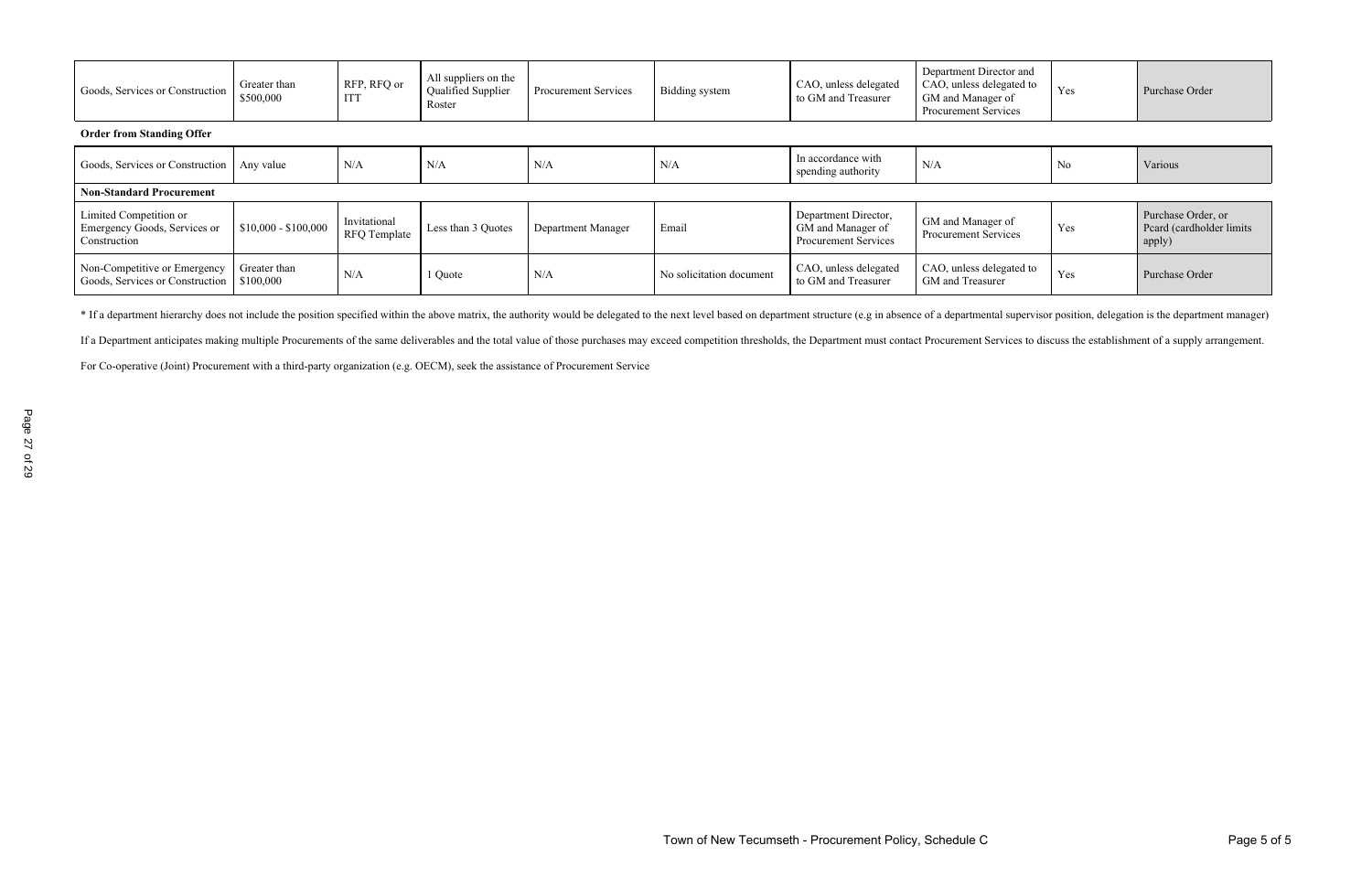## **Schedule D – Supplier Code of Conduct**

<span id="page-28-0"></span>The Town requires its suppliers to act with integrity and conduct business in an ethical manner. The Town may refuse to do business with any supplier that has engaged in illegal or unethical bidding practices, has an actual or potential conflict of interest or an unfair advantage, or fails to adhere to ethical business practices.

Suppliers are responsible for ensuring that any employees, representatives, agents or subcontractors acting on their behalf conduct themselves in accordance with this Code of Conduct. The Town may require the immediate removal and replacement of any individual or entity acting on behalf of a supplier that conducts themselves in a manner inconsistent with this Code of Conduct. The Town may refuse to do business with any supplier that is unwilling or unable to comply with such requirement.

(a) Illegal or Unethical Bidding Practices

Illegal or unethical bidding practices include:

- bid-rigging, price-fixing, bribery or collusion or other behaviours or practices prohibited by federal or provincial statutes;
- **•** offering gifts or favours to the Town's officers, employees, appointed or elected officials or any other representative of the Town;
- engaging in any prohibited communications during a procurement process;
- submitting inaccurate or misleading information in a procurement process; and
- engaging in any other activity that compromises the Town's ability to run a fair procurement process.

The Town will report any suspected cases of collusion, bid-rigging or other offenses under the Competition Act to the Competition Bureau or to other relevant authorities.

(b) Conflicts of Interest

All suppliers participating in a procurement process must declare any perceived, possible or actual conflicts of interest. All suppliers under contract with the Town must declare any perceived, possible or actual conflicts of interest that arise during the term of the contract.

The term "conflict of interest," when applied to suppliers, includes any situation or circumstance where:

■ in the context of a procurement process, the supplier has an unfair advantage or engages in conduct, directly or indirectly, that may give it an unfair advantage, including but not limited to: